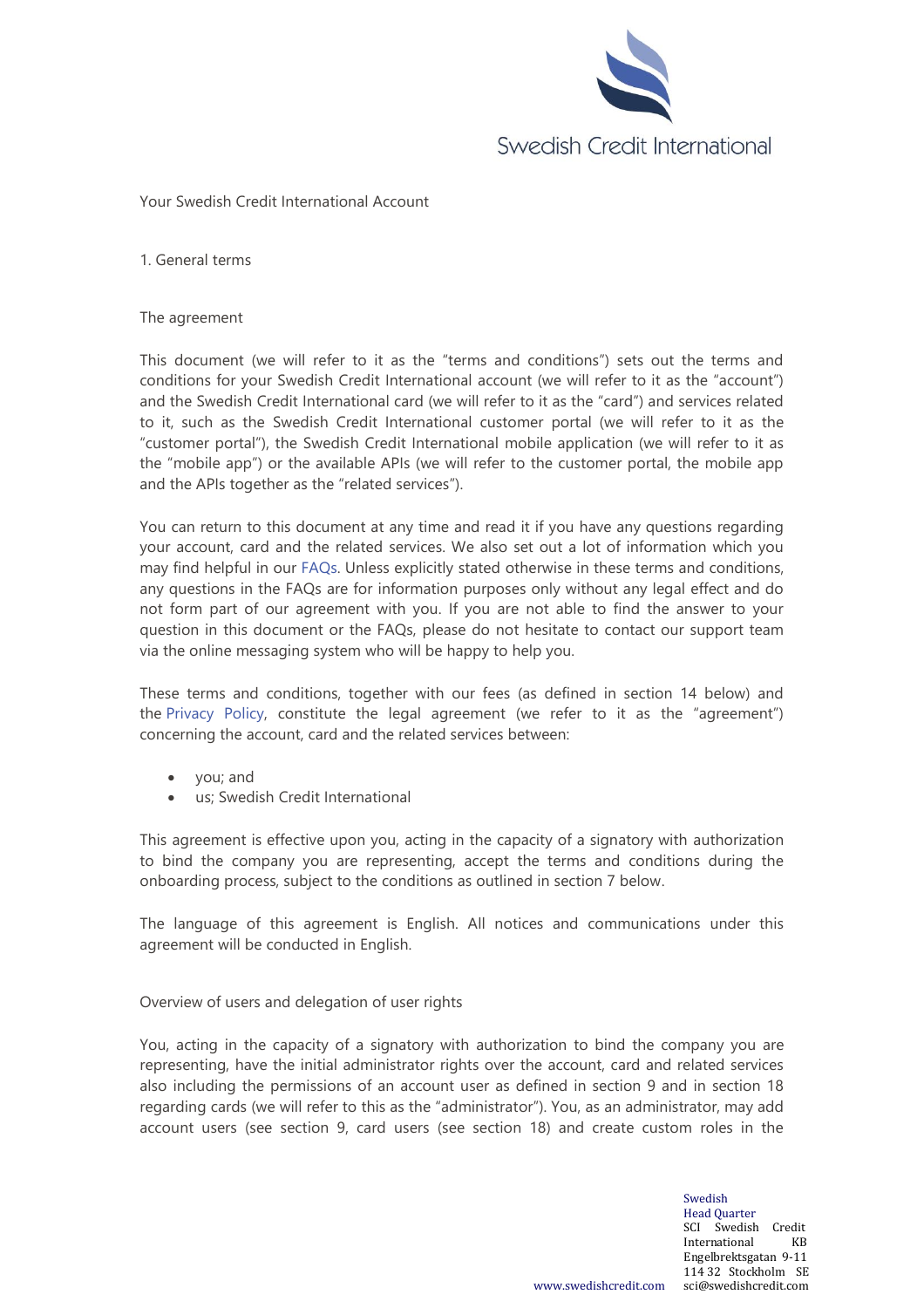

customer portal for your employees, other affiliated persons or staff members with customizable permissions (we will refer to administrators, account users, card users and any other affiliated persons or staff members with custom roles jointly as "authorized users" as applicable). The number and type of additional users you may have will depend on the account package and additional products and account settings you select. You acknowledge that all authorizations of the aforementioned authorized users originate from your decision, as an administrator, to add authorized users, including but not limited to account users, card users or other custom roles and you acknowledge further that all actions, acts and omissions of your authorized users, including but not limited to account users, card users or custom roles are authorized by you when adding any such authorized users. We may request KYC information (as set out in section 7 below and elsewhere in these terms and conditions) regarding these persons during onboarding and during the business relationship between you and Swedish Credit International.

For the sake of clarity, this agreement regulates how your authorized users may use the account, card and related services and you acknowledge that you have full responsibility for their acts and omissions.

### Interpretation

The headlines and titles of these terms and conditions are for information purposes only without legal effect and shall not be taken into account regarding interpretation of the agreement.

The terms specifically defined in these terms and conditions shall, in the agreement, have the meaning provided in such definitions.

Unless otherwise specified in the terms and conditions, the term "you", including its derivatives such as "your", "yours" etc., shall be interpreted in these terms and conditions as referring to the legal entity that is a party to the agreement with us or that is taking steps to enter into the agreement with us.

#### 2. Who are we?

We are SCI Swedish Credit International KB, a finance company based in Engelbrektsgatan 9- 11114 32 Stockholm , Sweden. Our company registration number is 969793-0544. We are regulated as a Trust Management provider and subject to AML/CFT compliance requirements. Our supervisory authority for AML/CFT purposes is the Stockholm County Administrative Board. We are also answer to the Financial Crime Unit of the police for suspicious transactions reporting. Require our AML program in case you need more details

3. What type of account is my Swedish Credit International account?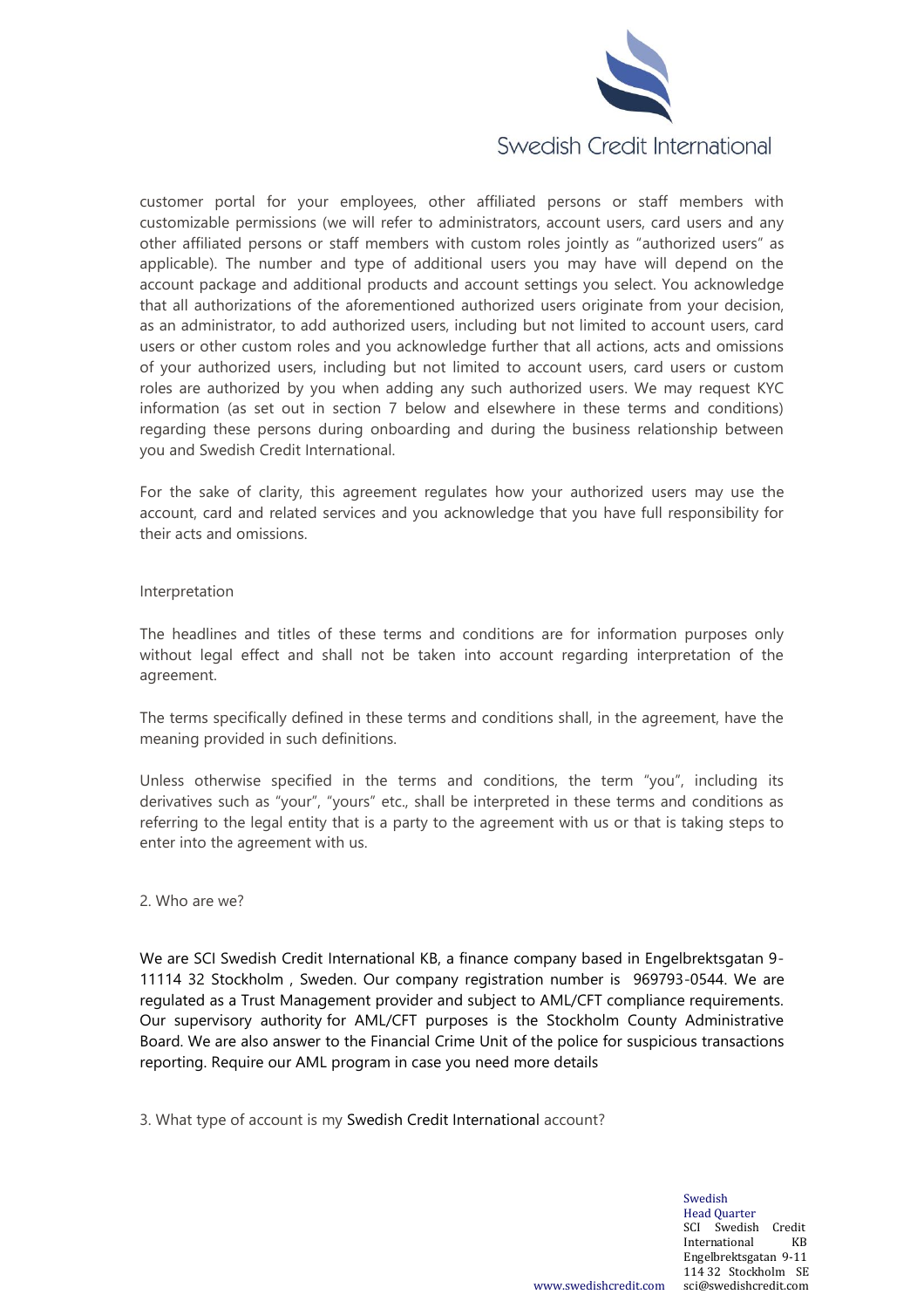

Your Swedish Credit International account is a 'virtual' account that holds your e-money on one or more payment accounts (we refer to it as a "wallet") depending on the [account](https://swedishcredit.com/prices)  [package](https://swedishcredit.com/prices) you have selected. Your account may hold electronic money in a variety of different currencies depending on the account package and additional products you have selected please see our [website](https://swedishcredit.com/) for more information about the available currencies.

Depending on the account package you have selected you may be entitled to change the currency of your wallets. In such circumstances you authorize us and give us the right to move your funds from the affected wallet to the new wallet and to make the required currency conversion in accordance with these terms and conditions (see section 13).

We hope that you like the account and that you will use it regularly. Please note that inactivity may lead to additional charges (see [Fees\)](https://swedishcredit.com/prices) and may lead to us ending the business relationship with you (see section 27).

## 4. Trust by design

As a European company we value our customers' privacy and we protect the personal data of our customers in accordance with the requirements of the GDPR, see our [Privacy Policy.](https://swedishcredit.com/privacy-policy) As a fintech company, it is our duty to protect and keep your banking information secure. We will not disclose information relating to your account to third parties outside the circle of our trusted suppliers and partners who we work with to provide your account, card and/or related services. As an exception, we may disclose banking information to a third-party service provider upon your request, or otherwise only as required by the laws of Sweden.

## 5. Can Swedish Credit International change this agreement?

We may change our [Privacy Policy](https://swedishcredit.com/privacy-policy) unilaterally. In such circumstances we will provide prior notice to you by email and via the customer portal.

We may update these terms and conditions and our [pricing](https://swedishcredit.com/prices) from time-to-time. In such circumstances we will provide you with prior notice by email, via the customer portal or the mobile app. The changes will take effect unless you contact us before the changes enter into force and let us know that you do not accept the changes. If you decide not to accept the changes, the agreement between you and Swedish Credit International will terminate by the time the changes would take effect and we will need to close your account (see section 28).

We constantly work on new features to our services. We may, with prior written notice, change these terms and conditions unilaterally in connection with the introduction of a new feature. Such changes shall not detrimentally affect your existing rights and obligations under the agreement.

## Swedish Credit International Account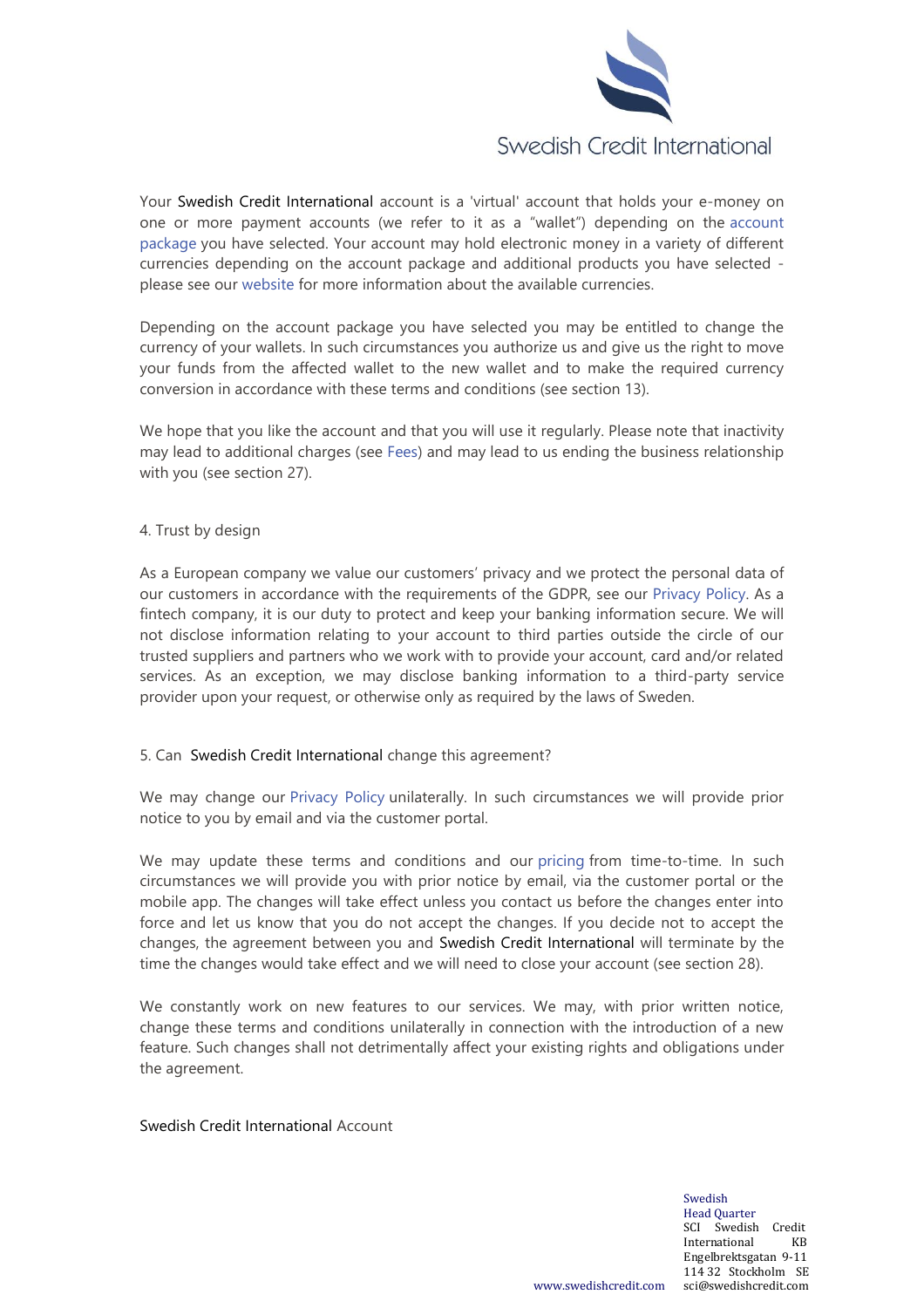

## 6. Can I open an account?

### Bank accounts

We offer personal banking accounts and business banking accounts.

## Age limit

You, personally, or acting in the capacity of a signatory with authorization to bind the company you are representing, must be over eighteen (18) years old to open an account.

## Requirements on your operations

You may only open an account if you are permitted to do so under local law in your home country and provided that you are not located in and/or none of your operations pertain to any of the countries set out in our 'Prohibited Countries' list, as set out in our [FAQs](https://swedishcredit.com/faqs) and hereby incorporated into these terms and conditions, which we update from time to time as necessary.

You may not open or hold an account if you are involved in any way or carry out any type of activity that relates to any of the following:

- activities that are illegal in Sweden (including activities related to illegal drugs and substances mimicking such a drug [where for the avoidance of doubt, marijuana is considered an illegal drug], sale of organs, counterfeiting, trade relating to protected animals, trafficking, prostitution, etc);
- industries supporting activities that are illegal in Sweden (as specified above);
- sexual services, including promotion of the same;
- defence and military, weapons and ammunition;
- bank guarantees, debt securities, pass letters, medium-term credit notes (MTN), binary options, payday lenders;
- ponzi, pyramid schemes;
- use of deceptive marketing practices or unclear sales contractual terms (such as offering a gift or goods at a cheap price to bind customers to a long- term subscription because of unclear terms and conditions);
- operations, sales relating to or in any other way being linked with prohibited countries as referred above (such as commodity trade, travel agencies, embassies, etc.);
- non-profit organizations;
- religious organizations; and
- shell companies and shell banks.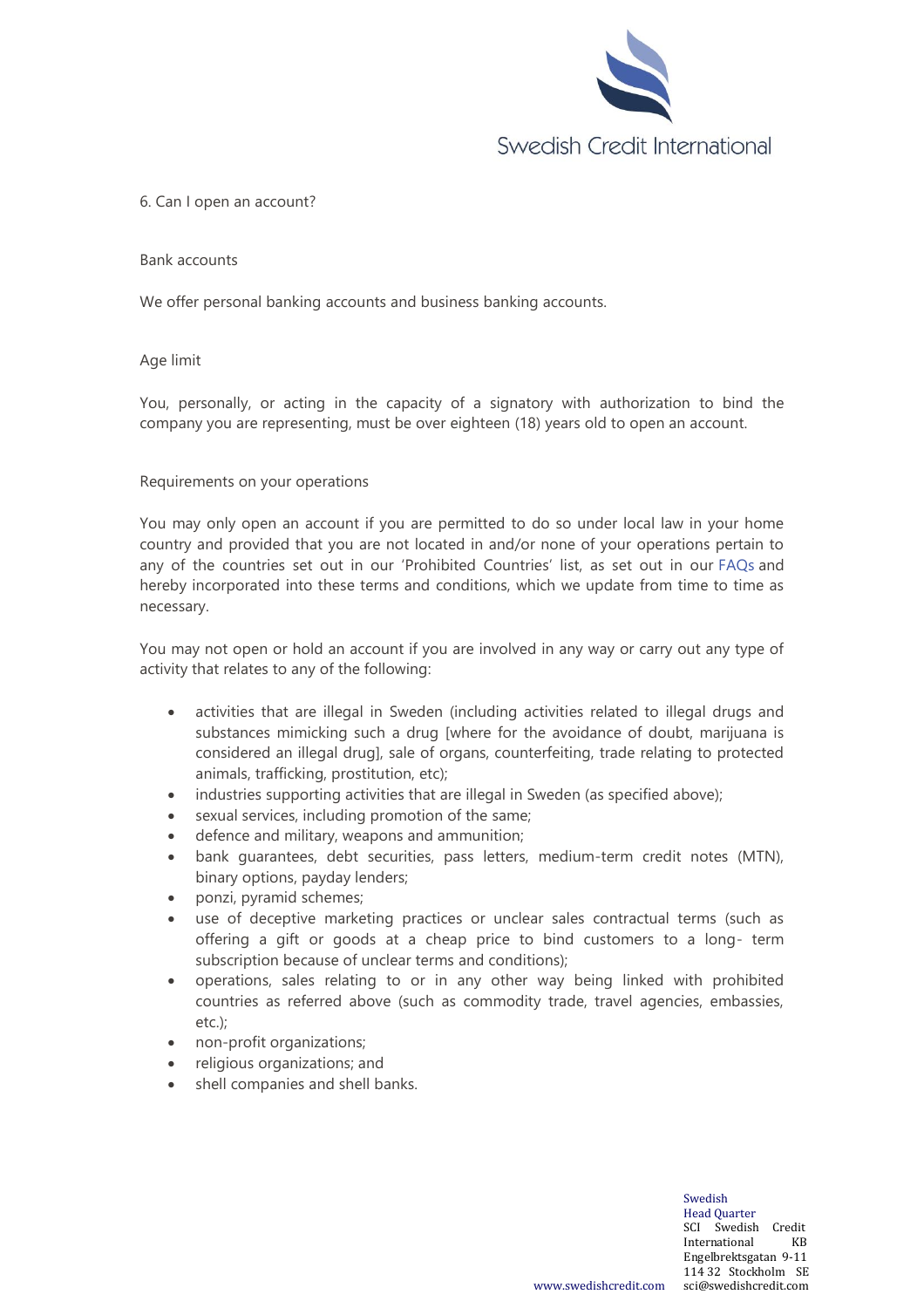

In addition to the above, we may refuse to open or hold an account if you carry out any type of activity that we are not comfortable with. Alternatively, we may apply restrictions, which we will inform you about.

Can I open more than one account or can I reopen my account?

Whilst you are only able to open one Swedish Credit International account per company or personal, depending on your [account package](https://swedishcredit.com/prices) you may open multiple currency wallets under your account.

We may, in our sole discretion, refuse to open a new Swedish Credit International account for you if we have previously closed an Swedish Credit International account that you held.

Your promises to Swedish Credit International when opening an account

When you apply to open an account with us, you promise and warrant to us:

- that you, personally have the legal capacity to enter into this agreement and comply with the requirements of this section 6 and section 7
- that you or acting in the capacity of a signatory with authorization to bind the company you are representing, individually have the legal capacity and the authorization to enter into this agreement on behalf of the company you are representing and comply with the requirements of this section 6 and section 7

7. How can I open an account?

Onboarding and KYC

In order to open an account with us you will need to select which services you want us to provide and to complete our account onboarding questionnaire (we will call this process "onboarding"). During this process we will ask you to provide certain company information and related individuals, including the following:

- 1. information regarding your incorporation and structure ( in case of business account);
- 2. information to verify your identity acting in the capacity of a signatory when concluding this agreement and throughout the onboarding;
- 3. information to verify your identity acting in the capacity of a signatory with authorization to bind the company you are representing when concluding this agreement and throughout the onboarding;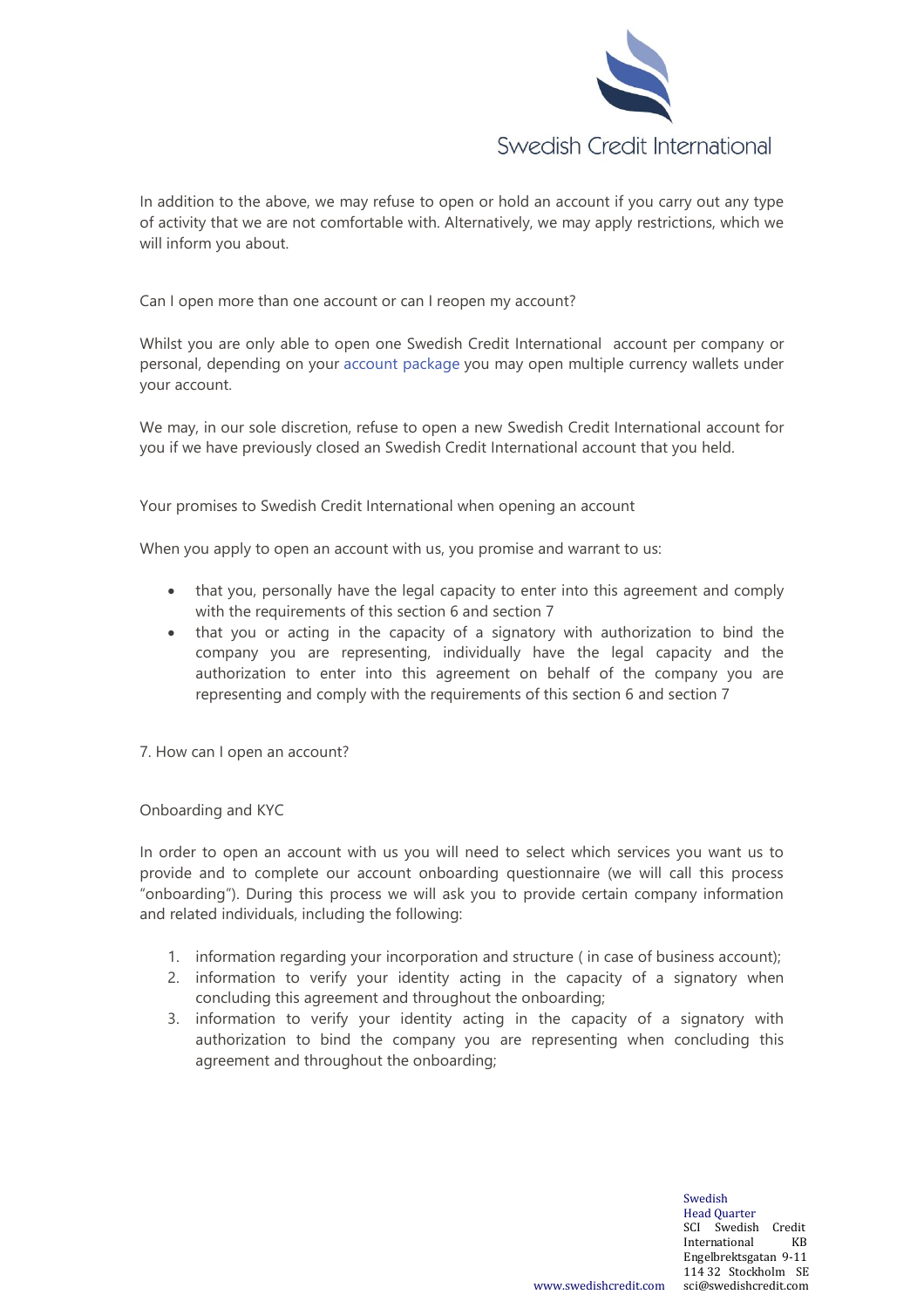

- 4. information regarding your directors, signatories, UBOs, authorized users, including but not limited to account users, card users, other affiliated persons or staff members with custom roles as applicable; and
- 5. information regarding your intended use of the account, card and related services.

Under anti-money laundering and counter-terrorism financing legislation we are required to perform checks against the information outlined above (we will refer to this as "KYC information").

Whilst we, or someone acting for us, will ask you to provide KYC information during the onboarding process, we may also request further KYC information at any time during your use of the account, card and related services to ensure continued compliance with relevant legislation.

When providing KYC information, you promise and warrant to us that all such documents and information are authentic, up-to-date, true and correct and that you have the necessary permissions to disclose them to us including with regards to personal data contained therein. Please provide this information as quickly as possible to avoid disruptions to the use of your account, card and related services.

Please note that you will need to inform us without undue delay of any relevant change affecting you and your operations, including but not limited to change of directors, signatories, UBOs, authorized users, including but not limited to account users, card users etc.

If we cannot onboard you

If for any reason, in our sole discretion, we decide that we are unable to complete your onboarding process, we may refuse to open an account for you. In these circumstances, this agreement between us will terminate with immediate effect upon us communicating to you such a decision .

8. How can I receive and transfer money into my account?

Besides receiving money sent by third parties, you can transfer funds into a wallet of your account yourself from accounts you hold elsewhere. Incoming transactions will be immediately credited into the relevant wallet of your account, save in respect of (i) refunds of previous outgoing transactions which we first check and thereafter credit to your account (see section 29) and (ii) if we, directly or indirectly from the payer's bank (or similar institution) sending funds to your account, receive a recall request – which may be due to e.g. AML or fraud reasons – before the funds arrive to your account, under which circumstances you hereby grant us explicit authorization to return the funds according to the recall request as such funds not being credited to your account.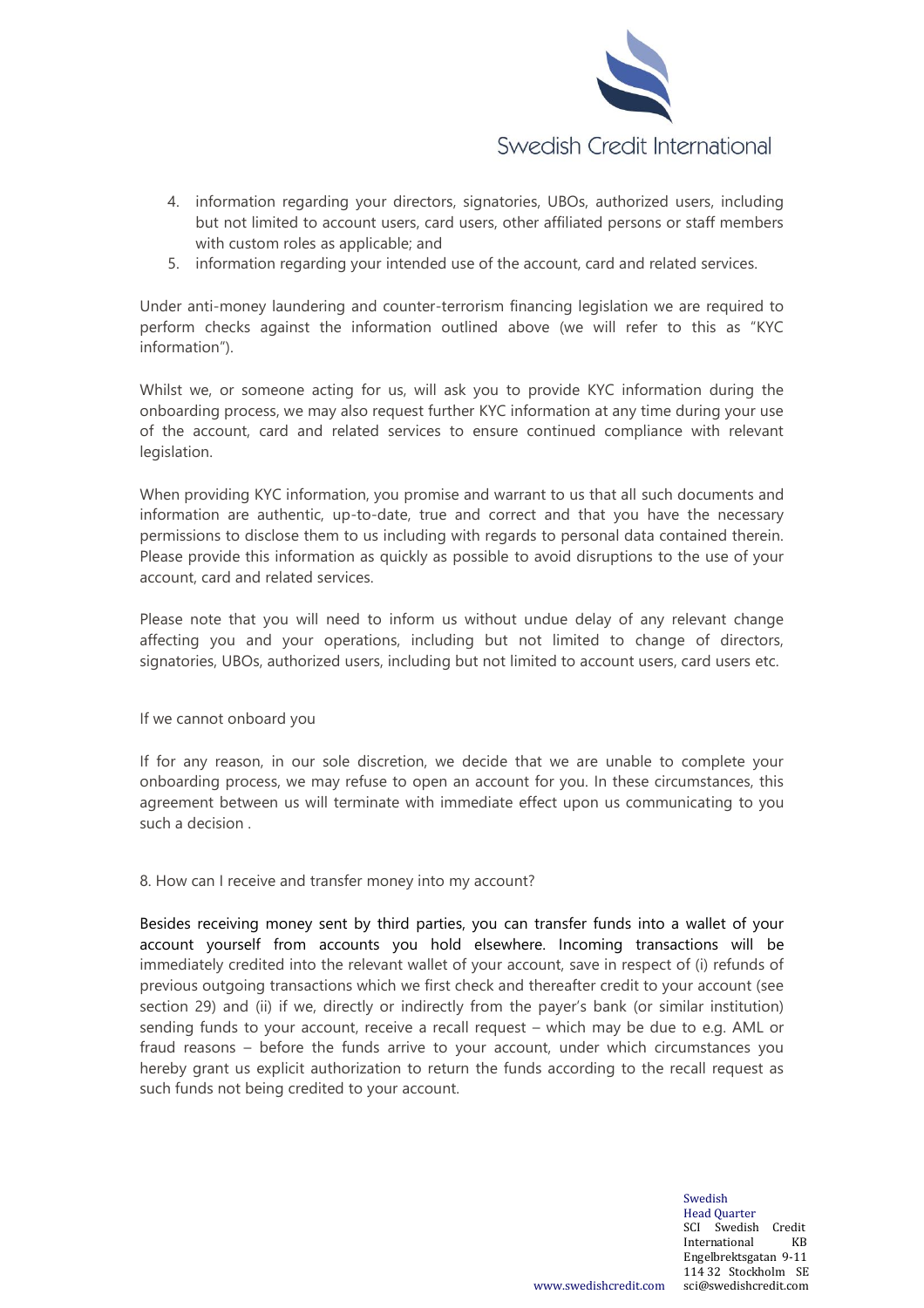

We work fast, however, in some circumstances your funds may be held up by third-party banks (or similar institutions), in which case we regrettably are unable to influence the speed of your payment.

## 9. How can I transfer money out from my account?

#### Account users

In order for you or your relatives ( for individual account) and for your employees or other affiliated staff members ( for business account) to be able to:

- access information on transactions relating to your account,
- initiate transactions.
- use a Swedish Credit International business card (see section 18 below), and
- use the customer portal and the mobile app,

we will need to verify the identity and eligibility of your employees or other affiliated staff members and for this purpose we will request relevant KYC information as described in section 7.

Once we approve such person, he or she will become an account user with the abovementioned user rights (we will refer to such user as an "account user"). We may, in our sole discretion, refuse to accept a new or remove an existing account user. You may also remove an account user via the customer portal.

For the avoidance of doubt, this agreement also applies to your account users' use of the account, card and related services.

#### Making transactions

You can transfer electronic money from the wallets of your account to third parties by using the customer portal or, if you have opted to do so, by using the mobile app. You can also transfer electronic money between your wallets.

Customers on packages with single currency Euro Ibans can make transactions via SEPA only. Customers on packages with multi-currency Ibans can make transactions via SWIFT and SEPA. Please note, there are different fees for each package (see section 14) and different processing times time for these payment methods (see section 11).

By placing a payment order made by an authorized user or otherwise, including currency exchange, you give us your consent to execute it and you accept that you cannot cancel or reverse the transaction. This also applies when you place a payment order via a third-party payment initiation service provider.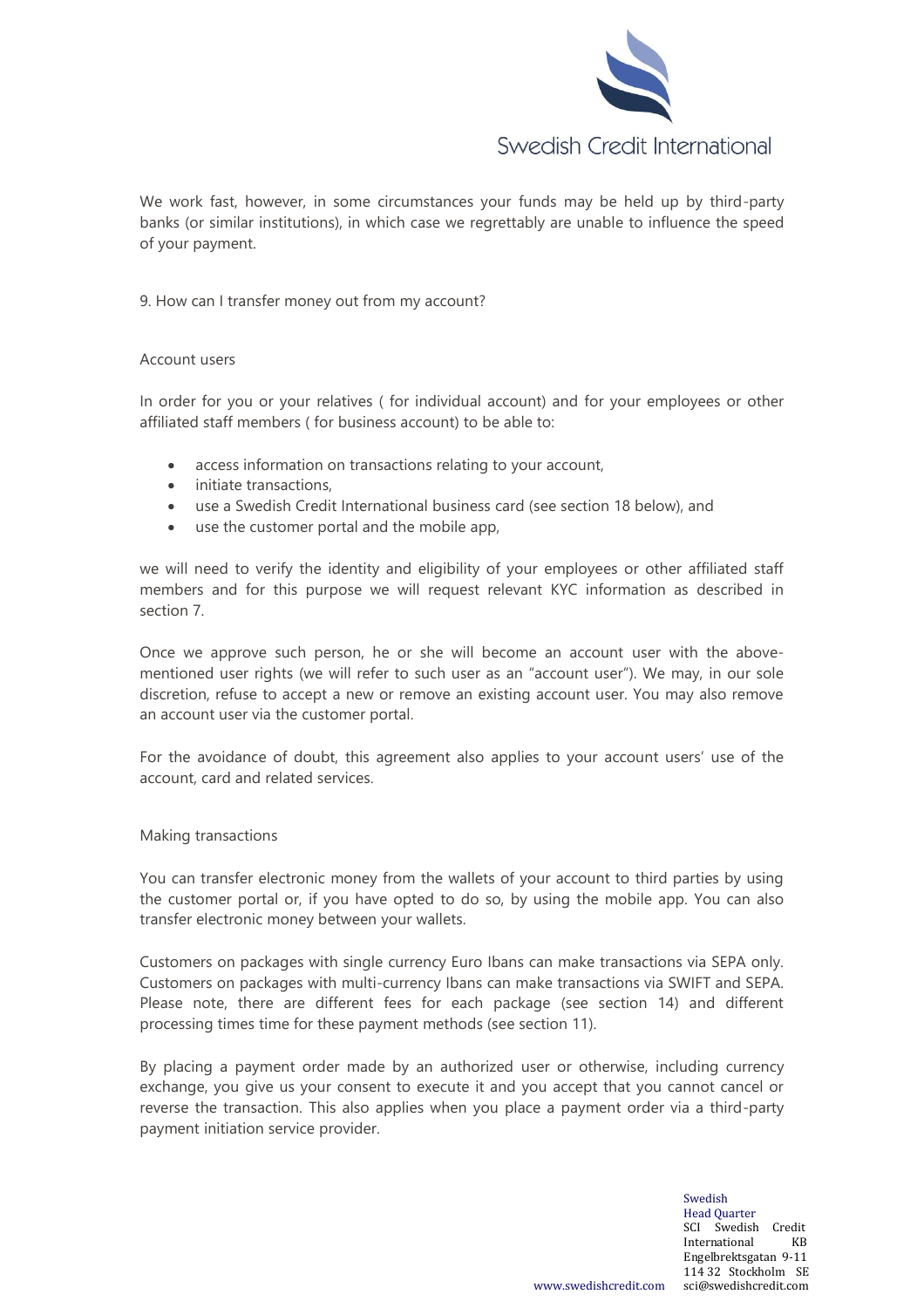

Currency conversion

If for any reason we need to return a transaction involving currency exchange to your account, we will use the exchange rate applicable at the time of executing the return and such return depending on the circumstances may also entail third-party fees at your cost. This may mean that the returned transaction amounts are lower or higher than the original transaction. Please see section 13 for more information on exchange rates.

Always double check the transaction information before sending money

Whilst we have developed features which try to make sending and receiving transactions as easy as possible, please note that you are solely responsible for ensuring that the payment details (including but not limited to the selected currency and recipient account details) your authorized users provide are accurate and correct when you, and your authorized users, place a payment order. This is important because placed payment orders cannot be cancelled. Whilst we will try our best to help you recover your money in circumstances where you have provided incorrect payment details, there is a risk that you may lose any money you sent to the wrong account.

When you, and your authorized users, place a payment order, the customer portal, mobile app or, if applicable, other related services will request you to provide the below information:

- beneficiary information;
- beneficiary bank information;
- beneficiary account details; and
- payment purpose.

10. How does Swedish Credit International make sure that incoming and outgoing transactions are in order?

To ensure that any transactions you receive or payment orders you place do not involve any illegal or otherwise restricted activities or operations, we may request KYC information at any time during your use of the account. Please provide this information as quickly as possible to avoid disruptions to the use of your account, card and the related services. We may, in our sole discretion, reject a transaction if we consider that the transaction falls under restricted or prohibited cases (see section 6 above) or otherwise unacceptable (see section 29).

11. How long does it take to make a payment?

Payments to a third party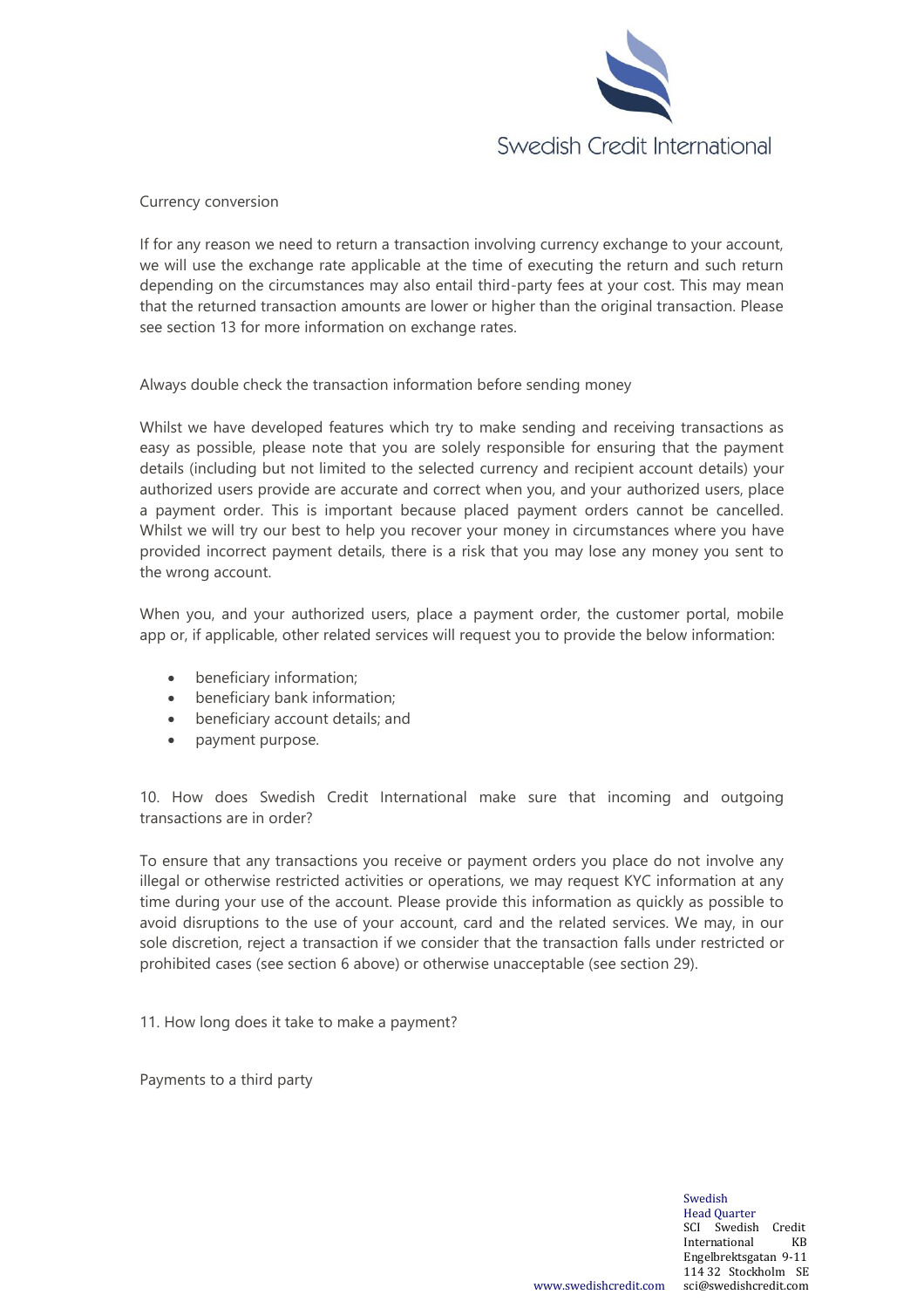

While we strive to execute payments within one (1) or two (2) banking days, your payment to a third party, excluding payments involving a currency conversion (see below), may, depending on the payment type, take up to a maximum of four (4) banking days following the banking day on which we received your payment order, see below:

| <b>Wallet type</b>            | by you                                                     | Payment order being placed Payment order being received by<br><b>Swedish Credit International</b> |
|-------------------------------|------------------------------------------------------------|---------------------------------------------------------------------------------------------------|
| Euro IBAN                     | before 10.30 CET on a banking the same banking day<br> day |                                                                                                   |
|                               | after 10.30 CEST on a banking the next banking day<br> day |                                                                                                   |
| Multi-currency<br><b>IBAN</b> | before 15.30 CET on a banking the same banking day<br>lday |                                                                                                   |
|                               | after 15.30 CET on a banking the next banking day<br> day  |                                                                                                   |

Your payment to a third party involving a currency conversion may, depending on the payment type, take up to a maximum of two (2) banking days following the banking day on which we received your payment order, see below

| <b>Payment type</b>            | Payment order<br>placed by you                                                    | being Payment order being received by<br><b>Swedish Credit International</b> |
|--------------------------------|-----------------------------------------------------------------------------------|------------------------------------------------------------------------------|
| Payment<br>currency conversion | $involving before 12 am (midnight) $ the same banking day<br>CET on a banking day |                                                                              |

Your payment to a third party may get delayed if the payment order you placed has to be assessed by Swedish Credit International due to legal compliance reasons.

Payments between your own wallets

The below apply regarding transfers between you own wallets:

| <b>Transfer</b><br>from<br>own wallet | Transfer<br>your your<br>wallet   | ownbeing<br>by you                          | to Payment order Payment order being Execution<br>placed received by Swedish<br><b>Credit International</b> | of<br>payment                                                              |
|---------------------------------------|-----------------------------------|---------------------------------------------|-------------------------------------------------------------------------------------------------------------|----------------------------------------------------------------------------|
| Euro IBAN                             | Euro IBAN                         | any time on $a $ immediately<br>banking day |                                                                                                             | within one (1) hour                                                        |
| Euro IBAN                             | Multi-<br>currency<br><b>IBAN</b> | 10.20<br>before<br>CET on<br>banking day    | athe same banking day                                                                                       | payment may<br>vour<br>take up to a maximum<br>of four (4) banking<br>days |
|                                       |                                   |                                             | after 10.20 CET the next banking day                                                                        | payment<br><b>vour</b><br>may                                              |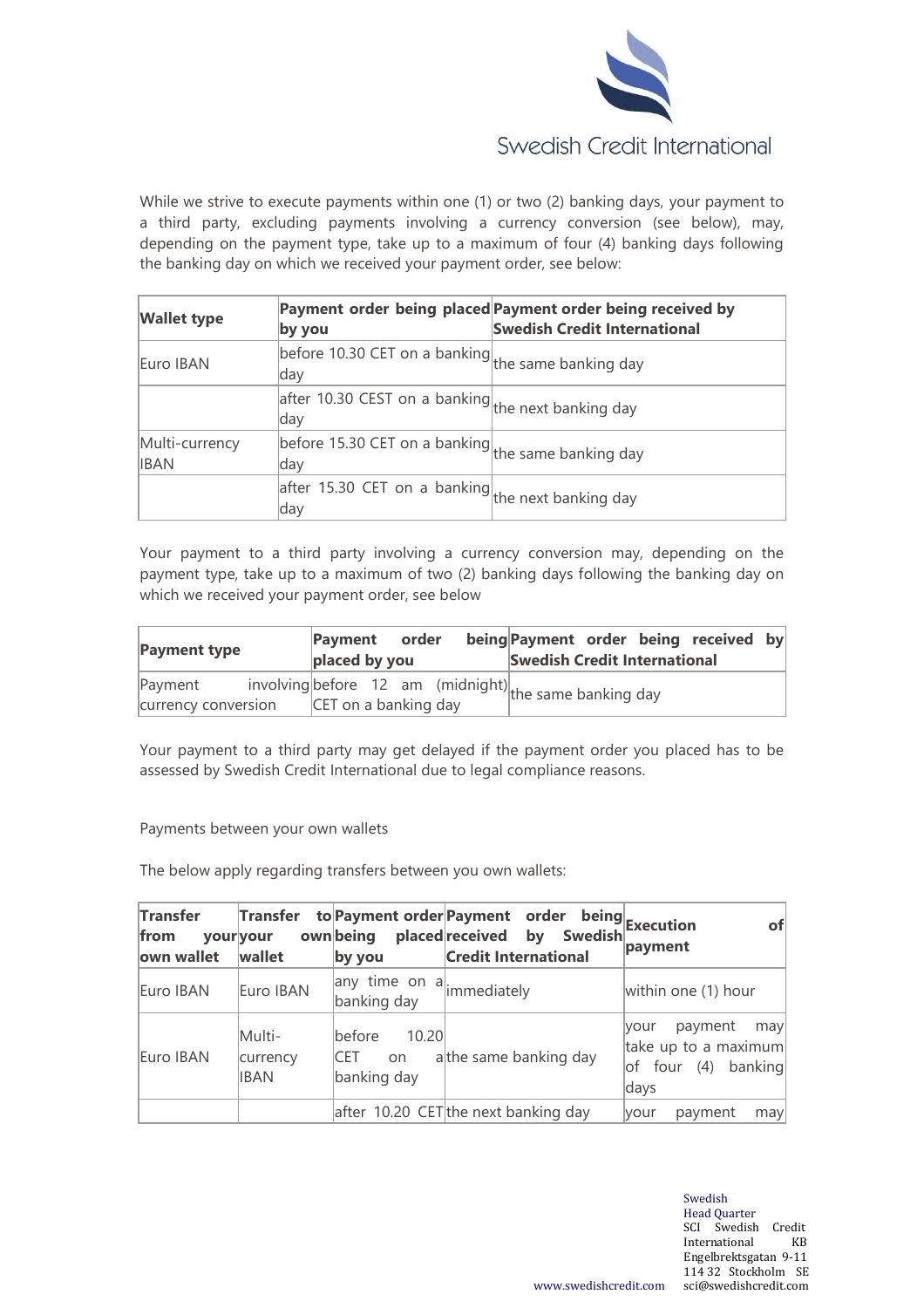

| Transfer<br>your your<br>from<br>own wallet   wallet | Transfer to Payment order Payment order being Execution | by you       | <b>Credit International</b> |  | payment                 |
|------------------------------------------------------|---------------------------------------------------------|--------------|-----------------------------|--|-------------------------|
|                                                      |                                                         | on a banking |                             |  | take up to a maximum    |
|                                                      |                                                         | ldav         |                             |  | of four (4) banking day |

12. Can I overdraw my account?

You cannot overdraw your account

You cannot overdraw your account, which means that you always need to have money on your account to cover the transactions you wish to make, including card transactions and currency conversions, and to cover the applicable fees and charges which we deduct for the use of the account, card and the related services (See section 14).

You need to cover any overdrawn amounts and we may close your account if you fail to do so

If your account becomes overdrawn due to a reversed transaction, due to the fees and charges to be deducted (see section 14) or due to a card transaction settled without previous authorization via your payment network, we may reject any non-executed transactions from any of your wallets and, if applicable, we will ask you to transfer the necessary funds to your account to cover any such overdrawn amounts. If you do not cover any overdrawn amounts on your account within five (5) banking days, we have the right to terminate this agreement with immediate effect and close your account. If you still owe us funds, we may take the steps described in below section 14.

13. What exchange rate is being used?

If you, and your authorized users, place a payment order that involves a currency exchange it will be based on wholesale exchange rate, including any applicable third-party fees, together with our small exchange fee in addition (see section 14 on fees). You can see the applicable exchange rates on the customer portal and in the mobile app when you place a payment order involving a currency conversion. We use the exchange rate applicable at the time you place the payment order. You will be able to see in your transaction history the exchange rate that we used for your transaction.

14. How much does the account, card and related services cost?

Fees and charges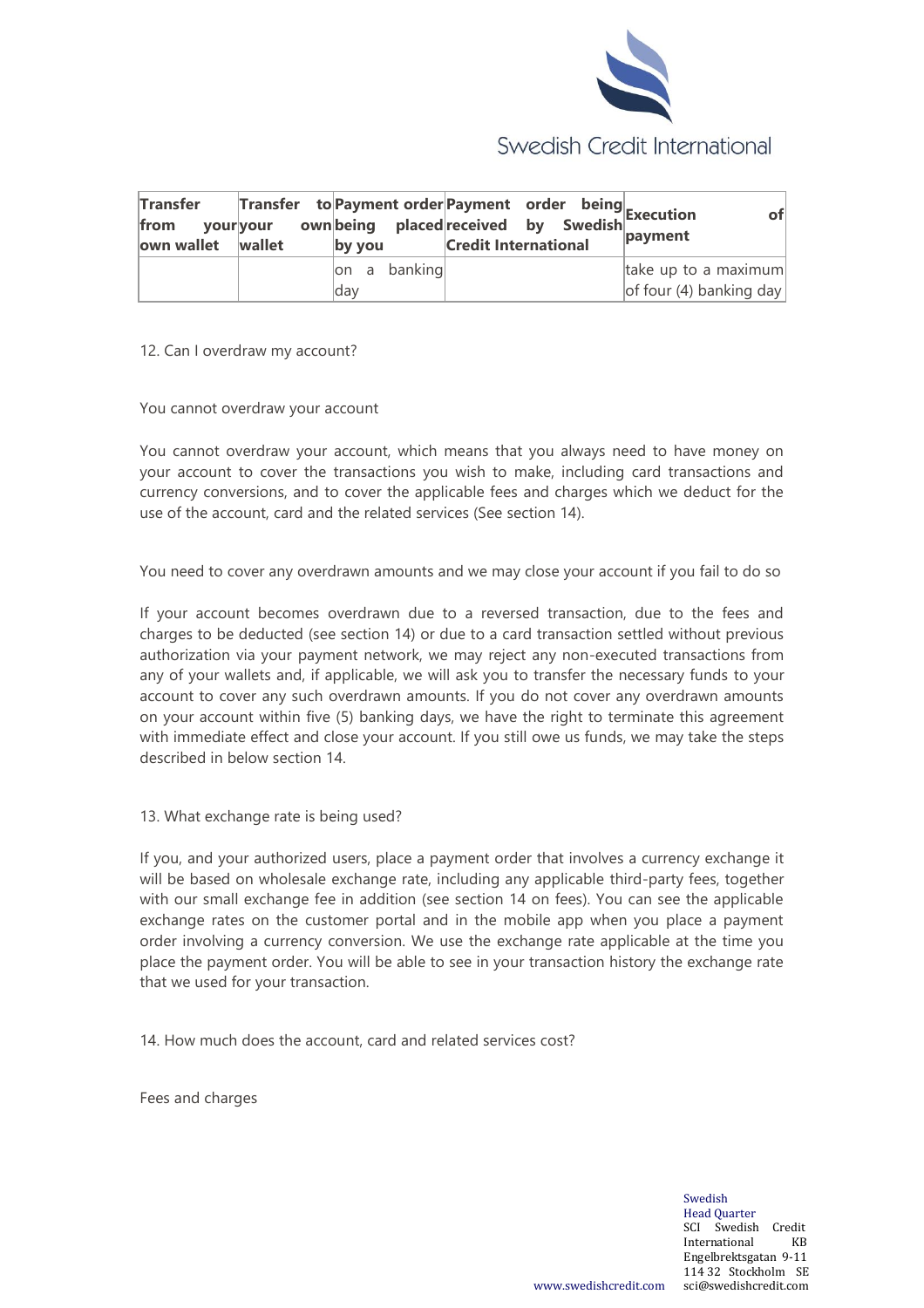

The prices, fees and charges applicable to your account, card and related services are as set out in our [fees page](https://swedishcredit.com/prices) or, in respect of 'Enterprise' customers, as communicated during your customer onboarding process (we refer to the prices, fees and charges at all times applicable to you as "fees" and/or "fees and charges" throughout these terms and conditions). You can always see the fees and charges applicable to you in the customer portal.

How do I pay the fees and charges?

If you owe us fees (including transaction fees, foreign exchange fees and monthly account fees) or any other charges, we'll deduct the amount you owe us from your account. You, and your authorized users, can keep track of such deductions on the customer portal and in the mobile app when logged in.

What if there is no money in my account to cover the fees and charges?

If there are insufficient funds to meet any fees or other charges owed against one of your wallets, we may deduct such fees and charges from any of your other wallets (this is our setoff right), in any available currency. In these circumstances, a currency conversion will be required (at your cost) in order to execute such deduction. We may also block transactions from all your wallets and/or close your account if there are no funds to cover fees and charges (as described in section 12)

If we are not able to set-off the money you owe us, we can take legal steps to recover any such sums. If we incur any costs taking any (or all) of these measures we may charge you our reasonable costs.

You have no set-off right under this agreement.

Charges for excessive transactions

As set out in our [fees page,](https://swedishcredit.com/prices) if you exceed any of the thresholds applicable to the account package you have selected, additional transaction fees will apply. If any single transaction exceeds the volume threshold applicable to the account package you have selected, such additional transaction fees will be proportionately applied to the transaction sums in excess of the relevant threshold.

Third-party fees and charges

Please note that we will pass on to you any third-party fees and charges incurred by us as a result of your use of the account, card and related services (including, but not limited to, any ATM fees). In addition to the above, we reserve the right to pass on to you any Swift fees applicable to inbound transactions received into your account. We therefore highly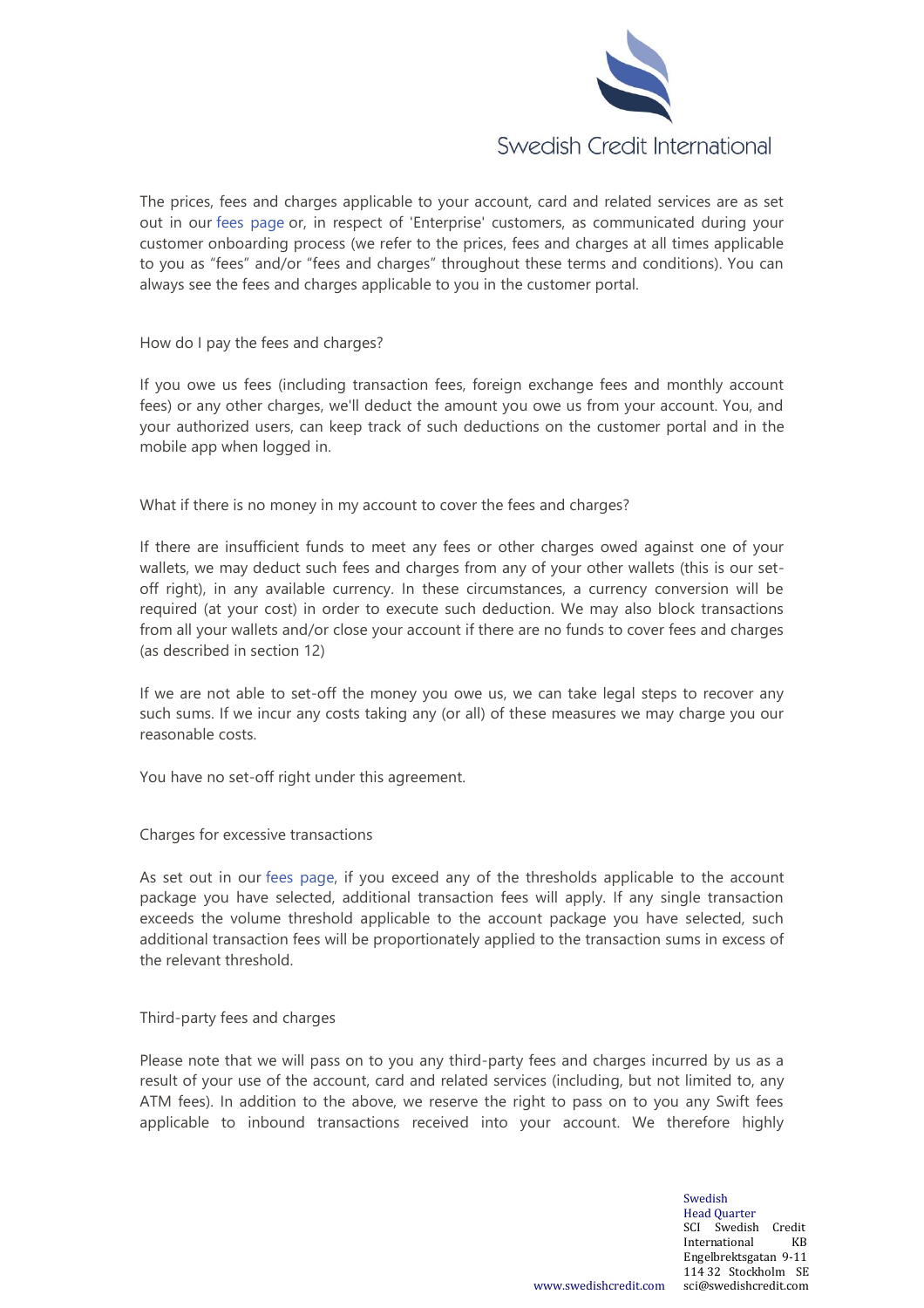

recommend that you make sure that you make yourself aware of such possible third-party fees and charges. You can find more information on SWIFT inbound charges in our [FAQs.](https://swedishcredit.com/faqs)

Can Swedish Credit International change the fees?

We may change our fees and charges. In such circumstances we will notify you in advance, providing you with the opportunity to raise any concerns and if necessary, to close your account prior to the new fees becoming applicable (see section 5).

15. How can I communicate with Swedish Credit International?

### Contact us

You, and your authorized users, can contact us through our online messaging system accessible via our website, via the customer portal or via our mobile app.

Information relating to the account and card

You, and your authorized users, can find information relevant to your account and your card(s) when logged into the customer portal and the mobile app.

We do not automatically issue digital or paper transactions statements. However, you, and your authorized users, can download transaction and balance information relating to your account and card(s), at all times via the customer portal.

Basic requirements to use the services

In order to access and use the customer portal, you, and your authorized users, will need an internet connection (we recommend it to be a secure network) and a computer or a smartphone or a tablet with a web browser (we recommend it to be secure and up-to-date). In order to use the mobile app, you, and your authorized users, need a smartphone or a tablet with connection to the internet. There might be restrictions to the available operating systems, version of web browsers etc. which information, as updated from time-to-time in our discretion, you can find on our website.

## 16. Changes to account details

In rare circumstances we may need to make changes to account details (including but not limited to account numbers of your wallets) due to operational reasons. In such circumstances we will notify you in advance and we will try to provide you with at least thirty (30) days to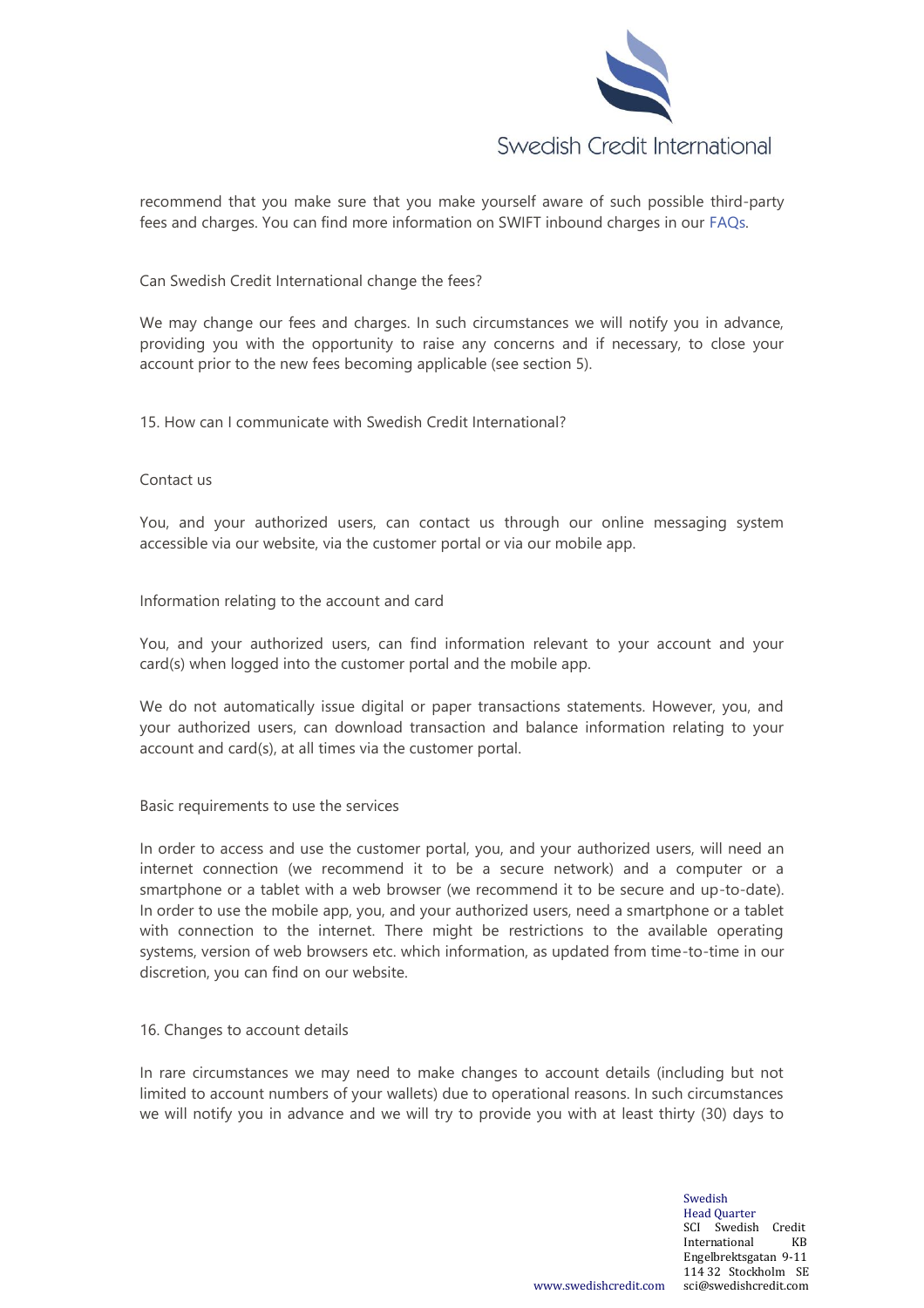

notify your suppliers or customers of your new account details before the old details are removed from your account. After the applicable notice period any payments made to your old account details may not reach you and we cannot accept responsibility for any losses you incur as a result.

Swedish Credit International Business Card

All provisions in the agreement relating to cards, if applicable to the account package and additional products you have selected, shall apply from the date such card-related services commence, as confirmed to you via email and/or through the online messaging system via the customer portal or the mobile application.

17. How can I get an Swedish Credit International Business Card?

How can I order a card?

You can order a physical Mastercard prepaid card issued by us.

We will send the physical card to the address you provided for this purpose. Please note that you will be responsible for providing the correct address for the card delivery. We will add the virtual card to your account which you, and your authorized users, can access via the customer portal and the mobile app.

Who may be issued with cards?

You can order physical card(s) for you and your relatives ( in case of Individual account) or your administrator and employers ( in case of Business account) , account user (see section 9) or card user (with rights and permissions limited to cards; we will refer to this type of user as a "card user") depending on your [account package.](https://swedishcredit.com/prices) We may need to verify the identity and eligibility of your employees or other affiliated staff members in order to become a card user and for that purpose we may request relevant KYC information as described in section 7. We may, in our sole discretion, refuse to accept a new card user or remove an existing card user. You may also remove a card user via the customer portal.

For the avoidance of doubt, sections 18-20 also regulate your administrator's, account user's and card user's use of the cards to the fullest extent applicable.

How do I activate my card?

After your authorized user receives the physical card via the local postal service, your authorized user can activate your physical card via the customer portal, or the mobile app. For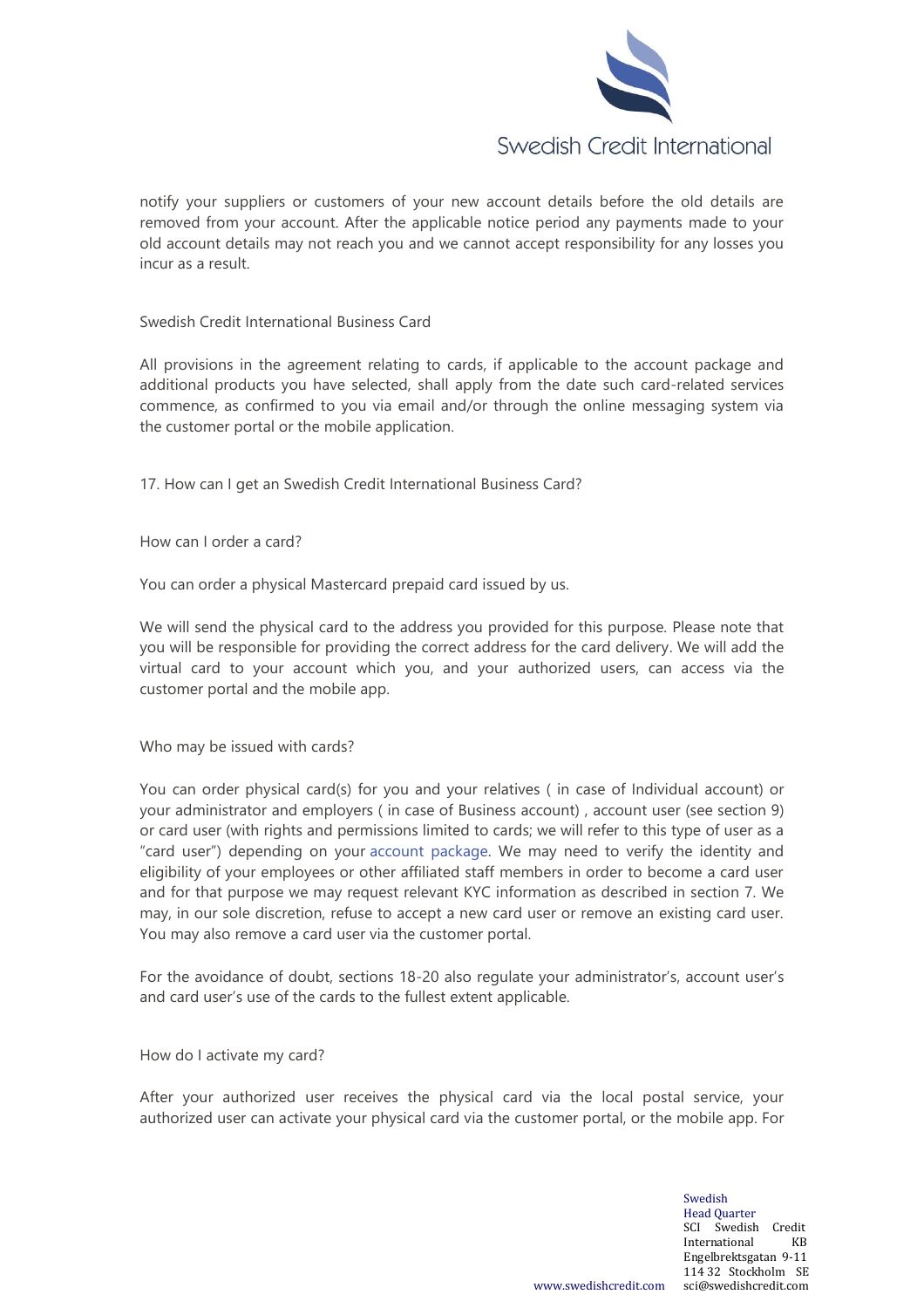

security reasons, your authorized user will be asked to enter additional information identifying your authorized user's unique card in order to activate the physical card..

18. What do I need to know when using the card?

## Safety first!

You and all your authorized users, including but not limited to administrators, account users and card users must follow the terms of this agreement relating to cards, including but not limited to all security requirements.

Please make sure that your authorized users read and follow the card-related terms of section 24 - What do I need to do to keep my account, card and the related services safe?

You, and your authorized users, must immediately contact us (either via the app or by speaking to our customer support team) if your card is lost, stolen or is otherwise out of your possession or control. You must also contact us immediately if you suspect or learn that your card is being accessed or used by an unauthorized third party or if the details of your card (such as card number, expiration date, and/or the 3-digit security code) might have been used without your permission.

#### Your PIN code

Your card's initial PIN code will be set in the customer portal and via the mobile app. You, and your authorized users, will be able to change your PIN code via the customer portal and the mobile app.

#### Blocking your card

You, and your administrator and your account users with the appropriate permissions have the ability to block cards associated with your authorized users.

We may block any of your authorized users' cards as described in section 23.

#### Specific card transactions

You will need to be cautious regarding currency conversions relating to your card made with retailers in countries other than your home country since we will not be overseeing such currency conversions and third parties' exchange rates will apply.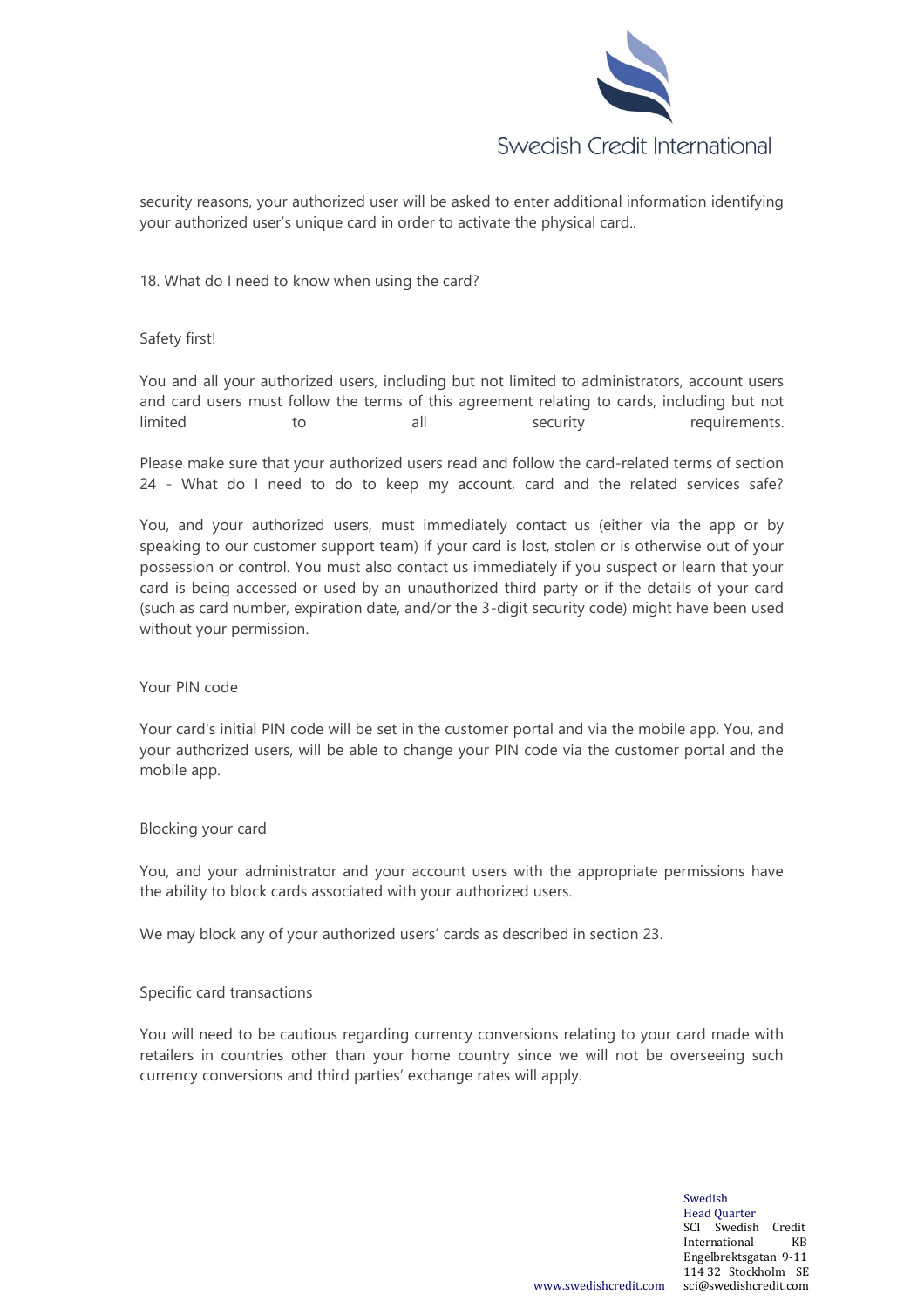

We advise you against authorizing any card transactions without an exact amount, because we will not refund such transactions.

19. How can I use my card?

### Controlling your card

You, and your authorized users, can, via the customer portal and the mobile app, view your card transactions, set transaction limits for your card. We encourage you to check these features and adapt your card to your needs.

### Paying with your card

You can pay with the card via payment terminals (chip and pin or contactless), online where Mastercard is accepted or you can make telephone order (MOTO) payments with merchants supporting that. We may restrict certain merchants you can make payments with. You can also withdraw cash at ATMs (additional fees may apply) with the card.

The cards will allow you to make contactless payments. When making online payments you, and your authorized users, need to follow the security requirements (section 24) and make sure that you, and your authorized users, only make payments at trusted third parties.

## Fees and charges regarding your card

Please note that we will pass on to you any third-party fees and charges incurred by us as a result of your use of the card (including, but not limited to, any ATM fees). For further information on fees and charges applicable to your card and regarding how fees are deducted etc., please see section 14.

#### Replacement

We will replace your card at least thirty (30) days before its expiry date (unless you have requested to not replace the card) or if it has been blocked and we consider that replacement is the appropriate measure to take (see section 23). We will also replace, duplicate or renew the card at your request. Replacement, renewal or duplication may entail fees that we will charge you for, please see section 14.

The Swedish Credit International mobile app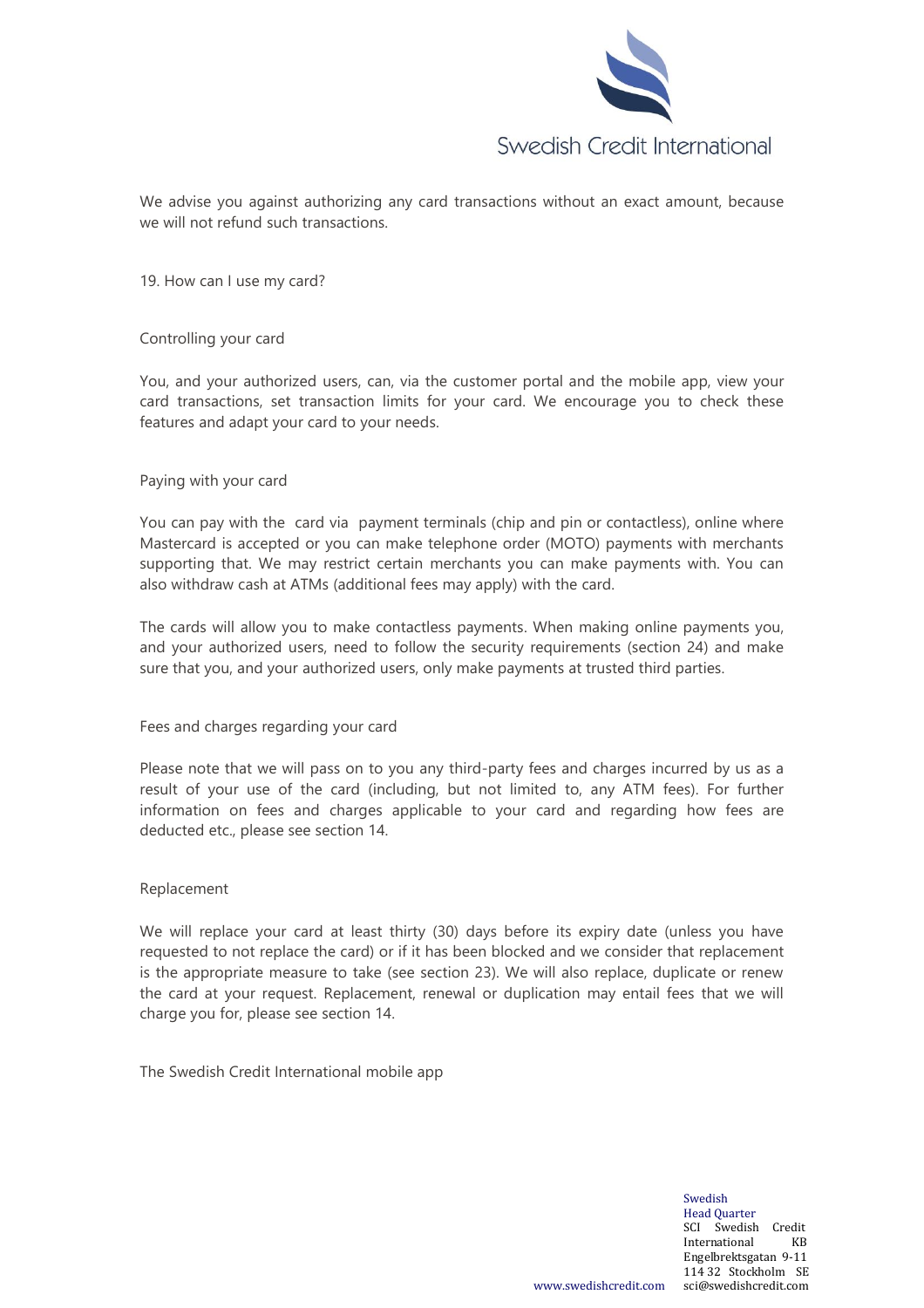

All provisions in the agreement relating to the mobile app, if applicable to the account package and the additional products you have selected, become applicable once we start to provide it as a related service of which we will inform you via email and/or through the online messaging system via the customer portal or the mobile application.

### 20. Can I use the mobile app?

Your authorized users to the extent applicable pursuant to your account package are permitted to download, install and use the mobile app in accordance with this agreement and the [app user agreement](https://swedishcredit.com/app-user-agreement) applicable between Swedish Credit International and the individual authorized user. You, and your authorized users, need to respect our intellectual property rights (see section 33) and you, and your authorized users, need to ensure the security of the mobile app on your end (see section 24).

Safety first

## 21. Is my money safe with Swedish Credit International?

When you receive or transfer-in funds we credit the equivalent value of e-money into your account and simultaneously place the received funds into ring-fenced accounts (separate from our own money) held with established global banks. These safeguarding practices are designed to protect your money. In the unlikely event of insolvency, after administrator or liquidator costs have been paid, our customers will rank first in any claim on funds held in ring-fenced accounts. This means that only after our customers' funds have been returned that our own debts owed to third parties will be drawn from our accounts.

22. What does Swedish Credit International do to ensure the security of the account and the card?

We use fraud detection technologies, data encryption and strong authentication solutions in our efforts to do all we reasonably can to prevent unauthorized or fraudulent use of your account, card and related services.

We may need to block your card if:

- there is a risk for non-secure use of your card; or
- we suspect that there has been an unauthorized use of the card. We will always notify you in such circumstances, and subsequently will determine whether to reactivate your existing card or to replace the blocked card with a new one, as we deem appropriate in our sole discretion.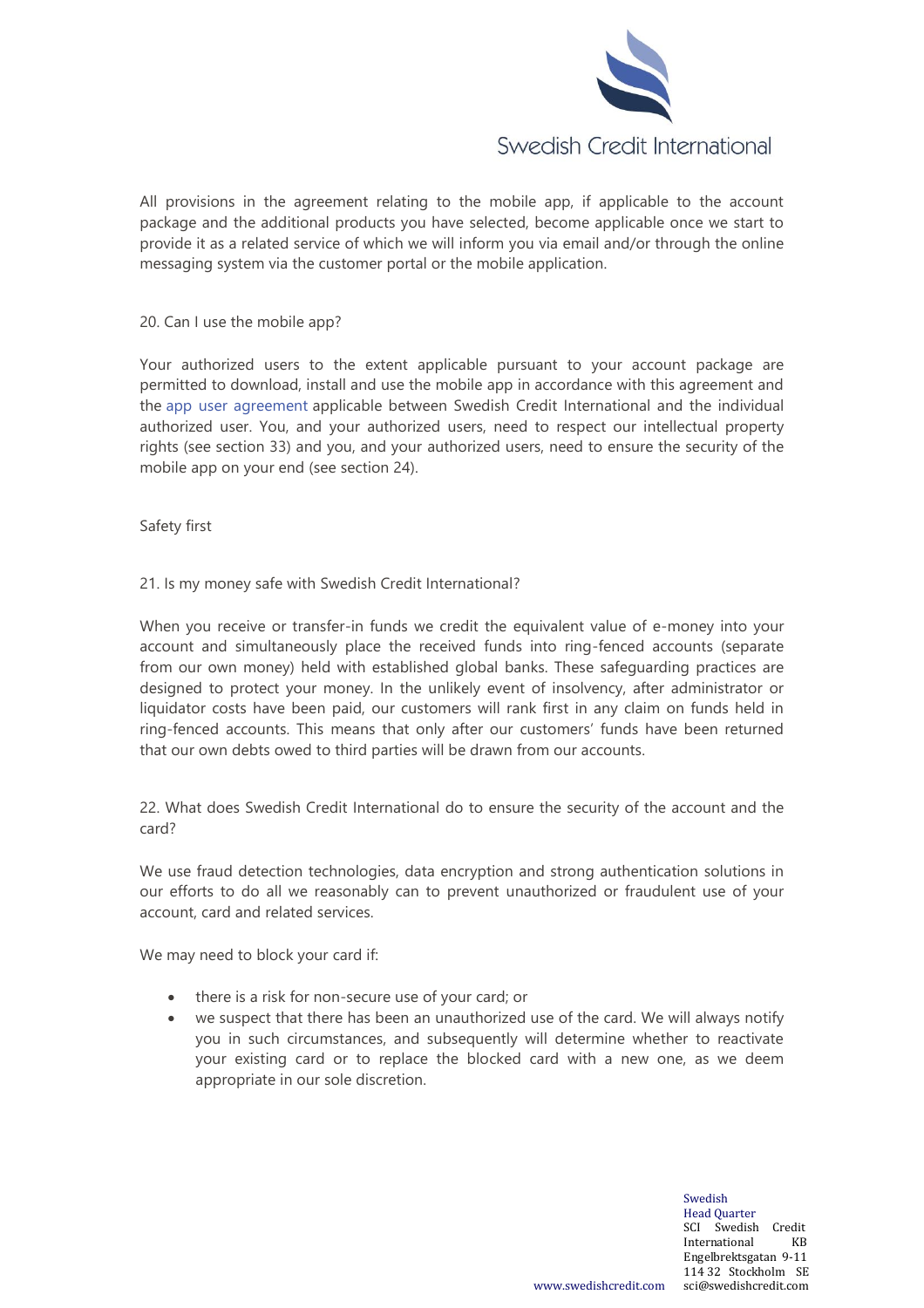

23. What do I need to do to keep my account, card and the related services safe?

Whilst we take measures to protect your account, card and related services, please note that you are responsible for ensuring that:

- 1. your account and its credentials, all details of your card (such as card number, expiration date and 3-digit security code), ordinary and one-time passwords, means of communication used with Swedish Credit International for authentication purposes are kept safe and secure and that your authorized users do not keep credentials or security details together with your card or device used to access the customer portal or mobile app;
- 2. you, and your authorized users, use a strong password only applicable to your account which you update from time-to-time; you, and your authorized users, do not let any third party access or use your account, card or the related services except with your consent pursuant to section 16;
- 3. you immediately contact us if you suspect or experience that your account, card, the related services or any information thereof are being accessed or otherwise used by a third party except with your consent pursuant to section 16 or if you suspect that your or your authorized users' personalized security credentials (including without limitation ordinary or one-time passwords, account credentials, card security details, means of communication used with Swedish Credit International for authentication purposes) are at a risk of or being used or otherwise possessed by an unauthorized third party;
- 4. you immediately contact us if your card is lost, stolen or gets otherwise out of your or your authorized users' possession or control or if the security details of your card might have been used without your permission;
- 5. you ensure that all your information (including but not limited to contact details and information concerning your authorized users) relating to your account, card and related services are up-to-date and that you inform us without undue delay of any change;
- 6. you, and your authorized users, follow our recommendations on our website regarding security of your account, card and related services.

For the avoidance of doubt, the above obligations apply to your authorized users, including but not limited to administrator, account users, card users and employees, other affiliated persons or staff members with custom roles.

Closing down your Swedish Credit International Account and Card

24. When does the contract between me and Swedish Credit International end?

Unless otherwise stipulated elsewhere in this terms and conditions, this agreement will continue in force until terminated by you or by us as per the below. If we cannot onboard you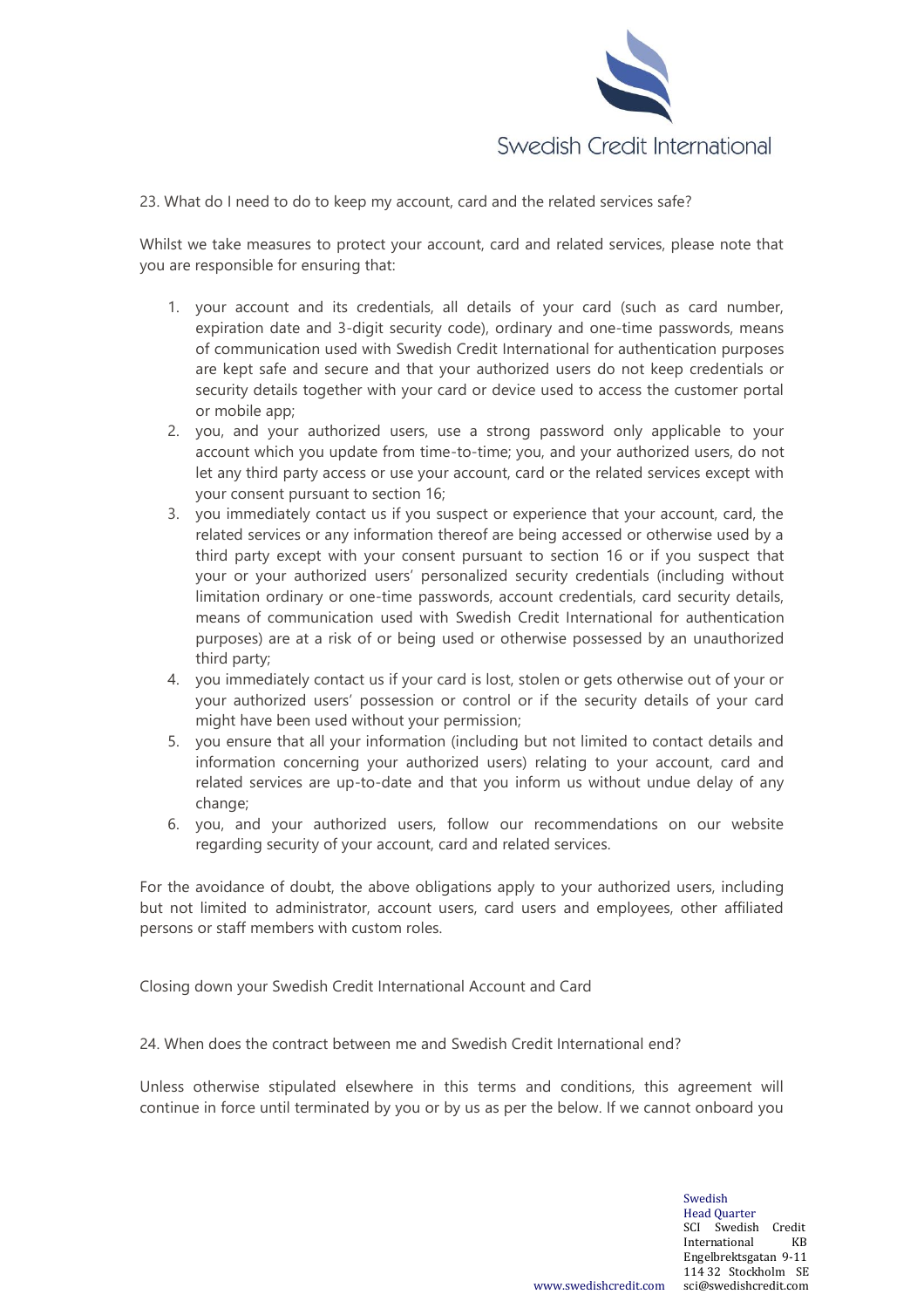

(see section 7 above), this agreement will terminate immediately when you receive our notification of the unsuccessful boarding process.

In order to protect both your and our interests, certain clauses will survive termination of this agreement, see section 36.

25. When can I close my account?

Can I close my account when I want?

You can terminate this agreement with us and close the account, card and related services at any time, subject to the limitations set out below in this section 26.

Can I close my account if the terms and conditions or the fees change?

You can terminate this agreement and close your account in accordance with section 5, under the circumstances defined therein, if we change the terms and conditions or the fees and charges, subject to the limitations set out below in this section 26.

When can I not close my account?

Please note that you will not be able to terminate this agreement with us if there is an ongoing investigation concerning your account, card or related services and if we consider that termination may obstruct the investigation. In such case we may withhold your funds for the time necessary to complete the investigation.

26. When can Swedish Credit International close my account?

We can terminate this agreement with you and close the account, one or more wallets, card and related services at any time with thirty (30 ) days' prior notice.

In addition to the above, we may (i) suspend or (ii) close your account, one or more wallets, card and related services and terminate this agreement with you with immediate effect, which we, in our sole discretion, may extend to a thirty (30) days' notice period:

- 1. if we consider that your operations pertain to any of our prohibited countries (see section 6);
- 2. if we consider that you are involved in any way or carry out any type of activity relating to any of the restricted activities listed in section 6 or if we consider that you are involved in any way or carry out any type of activity, including changes to the business activities you carry out, which we otherwise feel uncomfortable with;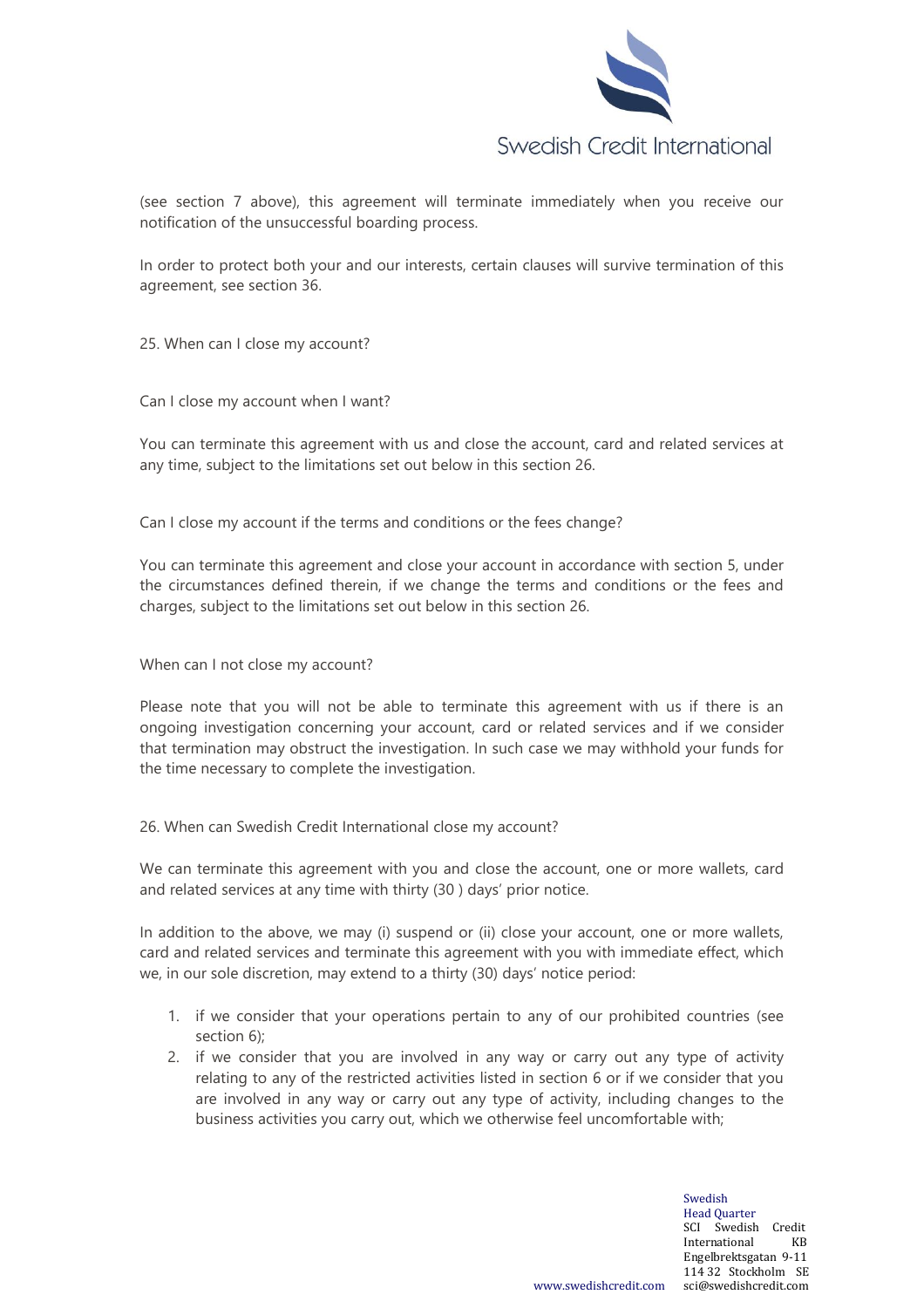

- 3. if we have a good reason to suspect that you or your authorized users are behaving fraudulently when using your account, card or the related services;
- 4. if you have not provided us (directly or via a third party acting for us) with any information we need or if we have good reason to believe that the information, including but not limited to KYC information, you provided is not authentic, true or up-to-date or is otherwise incorrect;
- 5. if you are declared bankrupt or insolvent, are being wound up, or a similar event is taking place;
- 6. if we consider that you have materially breached these terms and conditions;
- 7. if you do not cover any overdrawn amounts on your account within five (5) banking days (see section 12);
- 8. if we have good reason to believe that that your use of the account, card or related services could damage our reputation or goodwill or is harmful to us or our software, system or hardware;
- 9. If we are required to do so under any law, regulation, court order or request of an authority; and
- 10. after six (6) months of inactivity on your account.

# Inactivity

We may close any of your wallets after three (3) months of inactivity. Inactivity means under this agreement that no transaction (including via card) is being made on or received to your account or any of your wallets. In such circumstances we will contact you prior to the end of the three months period to ask where you would like us to transfer any funds remaining on the relevant wallet. If you fail to respond to such request within five (5) banking days, the account closure procedure will apply to the affected wallet (see below section 28).

## 27. How does the account closure take place?

We will notify you if your account or any of your wallets are closed. In these circumstances we may cancel any pending transactions to such closed account or wallet. You will not be able to receive any funds into your account or wallet after they have been closed. We will also block any cards linked to such account or wallet and you, and your authorized users, will no longer have access to the related services (including access to the customer portal and the mobile app) following termination of this agreement with the exception set out in the immediately following sentence. We may, in our sole discretion, provide access to you, and your authorized users, regarding your transaction history with view-only access via the customer portal or the mobile app after verifying your, and your authorized users', identity for the purpose of such access.

Unless you instruct us otherwise prior to the closure of an account or wallet, we will move any unclaimed funds, as applicable, from your account or affected wallet to a separate account where we will keep such funds for at least one (1) calendar year (subject to associated fees being deducted as applicable). This transfer of funds may require currency conversion (we will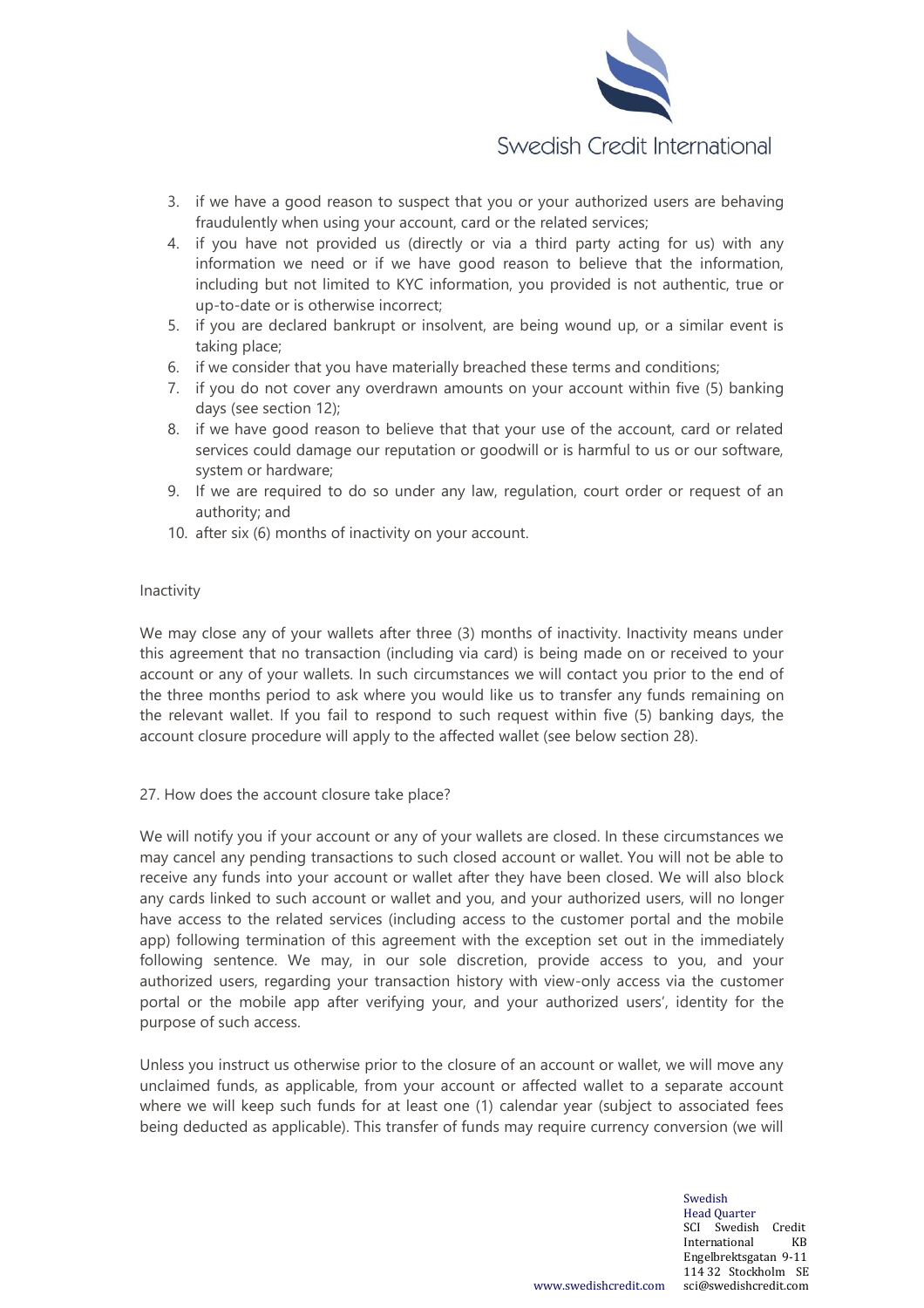

only hold such funds in euros) and related fees will be deducted from the balance of the unclaimed funds. You may contact us within one (1) calendar year from the closure of your account or wallet, and request that we transfer the unclaimed funds to you (subject to associated transaction fees being deducted as applicable). If you do not claim such unclaimed funds within one (1) calendar year of closure or until we notify you of your funds being deposited as set out below, we may, unless the associated transaction fees and costs would exceed the remaining funds, deposit such funds (subject to associated transaction fees being deducted as applicable) on your behalf and at your cost with the County Administrative Board of Stockholm, Sweden (Länsstyrelsen i Stockholm) postadress: Box 22067, SE-104 22 Stockholm, Sweden. Visiting address: Regeringsgatan 66, telephone: +46 10 223 10 00. Once any unclaimed funds are deposited at the County Administrative Board of Stockholm the responsibility of Swedish Credit International in respect of such funds shall cease and fees and taxes will apply according to the rules of the County Administrative Board

What you need to know if something goes wrong with your Swedish Credit International Account or Card

28. What happens if something goes wrong with my account or card?

When may Swedish Credit International reject a transaction?

We may reject a transaction if we believe it is in breach of these terms and conditions (including but not limited to section 6) or if it is in breach of any applicable legislation. We will not inform you separately if it is obvious from the context that a payment order did not go through.

Can I get a refund if there was a transaction error?

Please contact us immediately and no later than ten (10) banking days after you placed a payment order, received a transaction or made a card transaction if you notice that there was an error in the transaction.

We will do our best to help you resolve any such issues, however, we cannot guarantee the success of such measures since the relevant transaction error may have been caused by a third party outside of our control. Where we do have control, we may reverse an erroneous transaction or refund any overpayments if we consider it appropriate. A return, depending on the circumstances, may entail third-party fees at your cost, meaning that the returned transaction amounts may be lower than the original transaction. Please note that if you contact us later than ten (10) banking days after you placed a payment order involving an erroneous transaction, received an erroneous transaction or made an erroneous card transaction, it is unlikely that we will be able to help resolve the matter.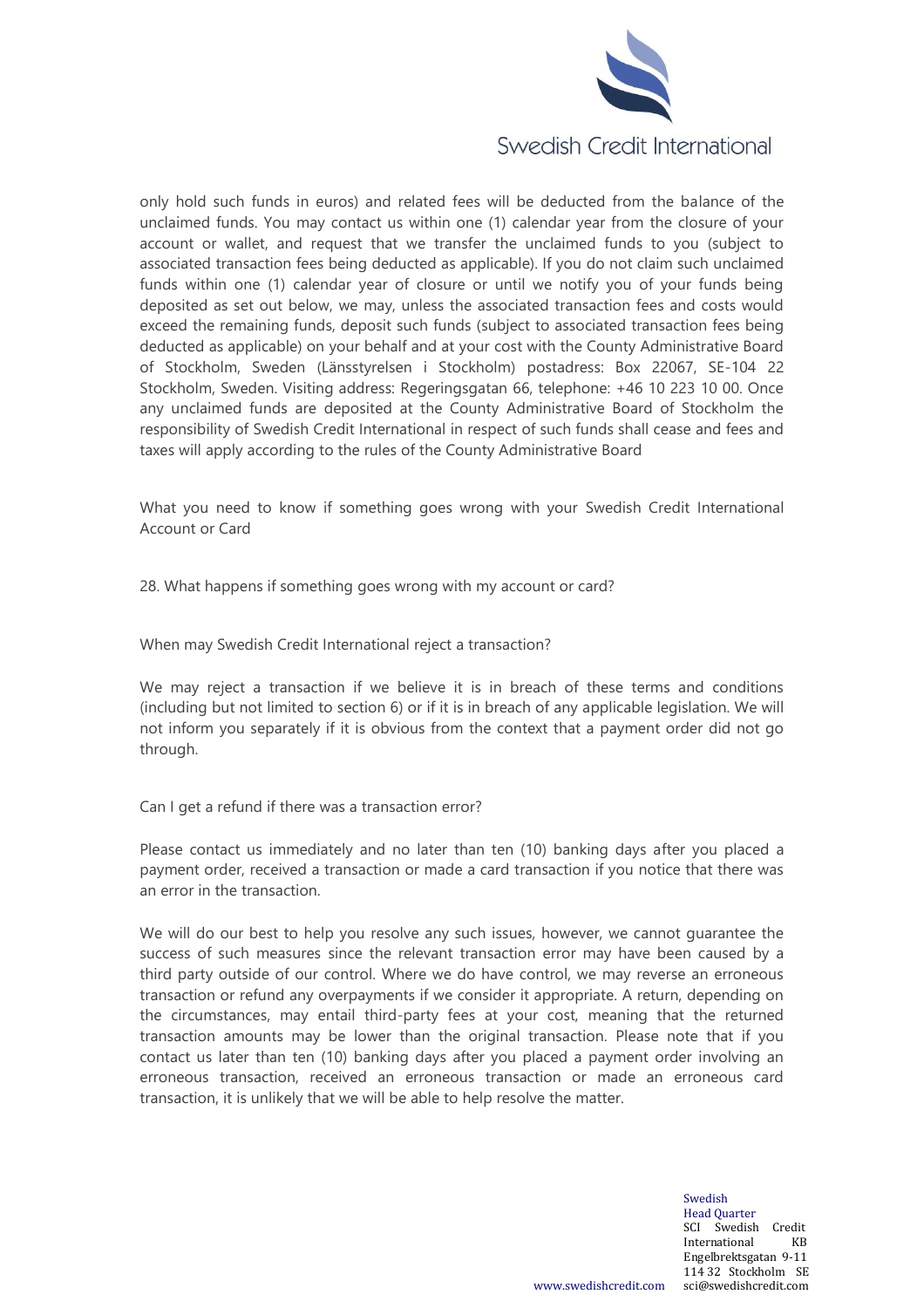

We aim to refund or reverse the transaction or to let you know that we cannot refund or reverse the transaction, as applicable, within thirty (30) days of receiving your request. Please note that we may extend this timeframe as necessary due to the complexity of a request.

What happens if there is an incorrect deposit on my account?

If it comes to our attention that a deposit has been incorrectly attributed to your account, we will contact you as soon as possible and will take steps to help the sender of such funds recover the money. This may involve reversing the incorrect transaction or refunding any overpayments on your account with your consent.

If you notice any incorrect deposits on your account, please contact our customer support immediately.

What happens if someone steals from my account or card?

You must contact us as soon as you become aware or suspect that someone has stolen from your account or from your card. Upon your notification we will investigate flagged unauthorized transactions and will pay the money back into your account (a "refund" in the application of this section) if all of the following apply:

- 1. the unauthorized transaction has not taken place (i) due to your failure to protect your personalized security credentials (including without limitation ordinary or onetime passwords, account credentials, card security details, means of communication used with Swedish Credit International for authentication purposes), and/or (ii) due to your breach of these terms and conditions (including without limitation section 23) intentionally or with gross negligence, and/or (iii) due to you acting fraudulently, for the avoidance of doubt, including the circumstances where you have requested the blocking of your card; and
- 2. you have notified us as soon as reasonably possible upon becoming aware or suspecting that someone has stolen from your account or from your card and in any event no later than six (6) months following the unauthorized transaction.

We reserve the right, without assuming any liability thereof, to debit your account with the refunded amount should we believe that the refund was requested regarding an authorized transaction.

What happens if beneficiary's bank refuses a transaction that I sent?

If a completed outgoing transaction successfully sent to the beneficiary's bank becomes rejected and transferred back to us by the beneficiary's bank for reasons outside of our control (for instance beneficiary's account being blocked by their bank due to unpaid costs), we will create an incoming transaction to your account. Once the incoming transaction is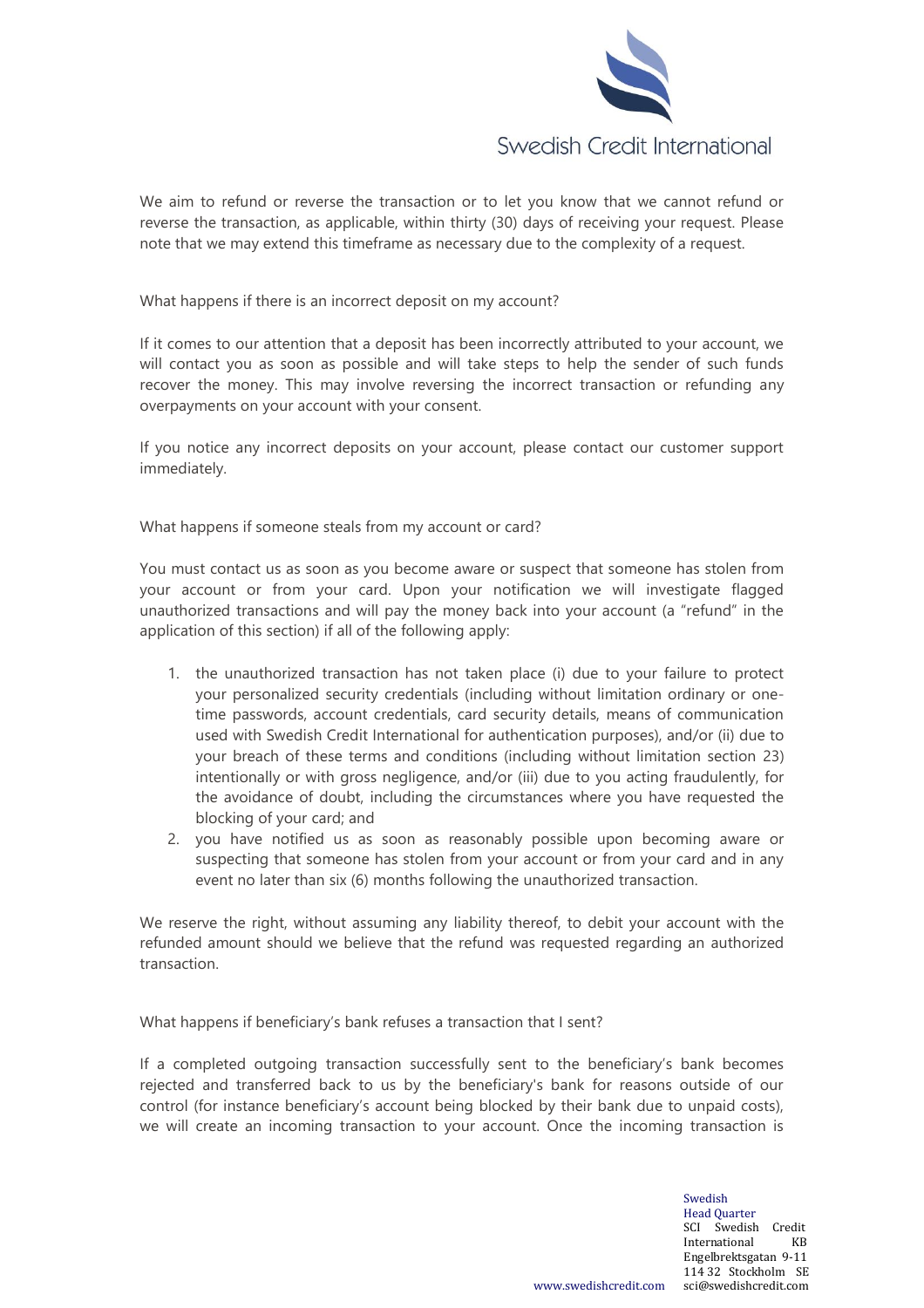

created, we will review it and if we find everything in order we will credit the funds to the relevant wallet of your account. Such a return, depending on the circumstances, may entail third-party fees at your cost, meaning that the returned transaction amounts may be lower than the original transaction.

### Complaint to seller (point of sales)

You can direct claims regarding faults or deficiencies in products or services that you have purchased directly to the seller of the product or service provider (i.e. the point of sales) where you have made the purchase. The seller or service provider (i.e. the point of sales) is liable for such faults or deficiencies in accordance with the laws applicable to the purchase, and we assume no liability regarding such faults or deficiencies.

#### 29. How can I make a complaint?

We strive to provide the best possible service to you. If, however, you are not satisfied with our efforts, you can make a complaint by contacting our customer support through the online messaging system via the customer portal, the app or writing an email to : [sci@swedishcredit.com.](mailto:sci@swedishcredit.com) We will do our best to resolve your complaint as soon as possible and, in any event, no later than fifteen (15) banking days from receipt of your complaint. In exceptional circumstances where we require more time to respond, we will contact you to let you know.

Additional legal terms

30. Confidentiality

Confidential Information

You acknowledge that all information and data that is disclosed under this Agreement by Swedish Credit International directly or indirectly, in written, oral, digital or any other form or medium, (i) that is identified by Swedish Credit International as confidential, or (ii) that is trade secret, know-how or proprietary information in relation to the related services, or (iii) that is information which you reasonably ought to regard as confidential due to, including but not limited to, its technical, financial, legal, business, operational nature, it relating to products and services, employees, vendors, agreements, processes, methods, registered or unregistered intellectual property rights or applications thereto of Swedish Credit International. For the avoidance of doubt, any recording, copy, reproduction, information, data, finding or analysis derived from Confidential Information shall be deemed as confidential information.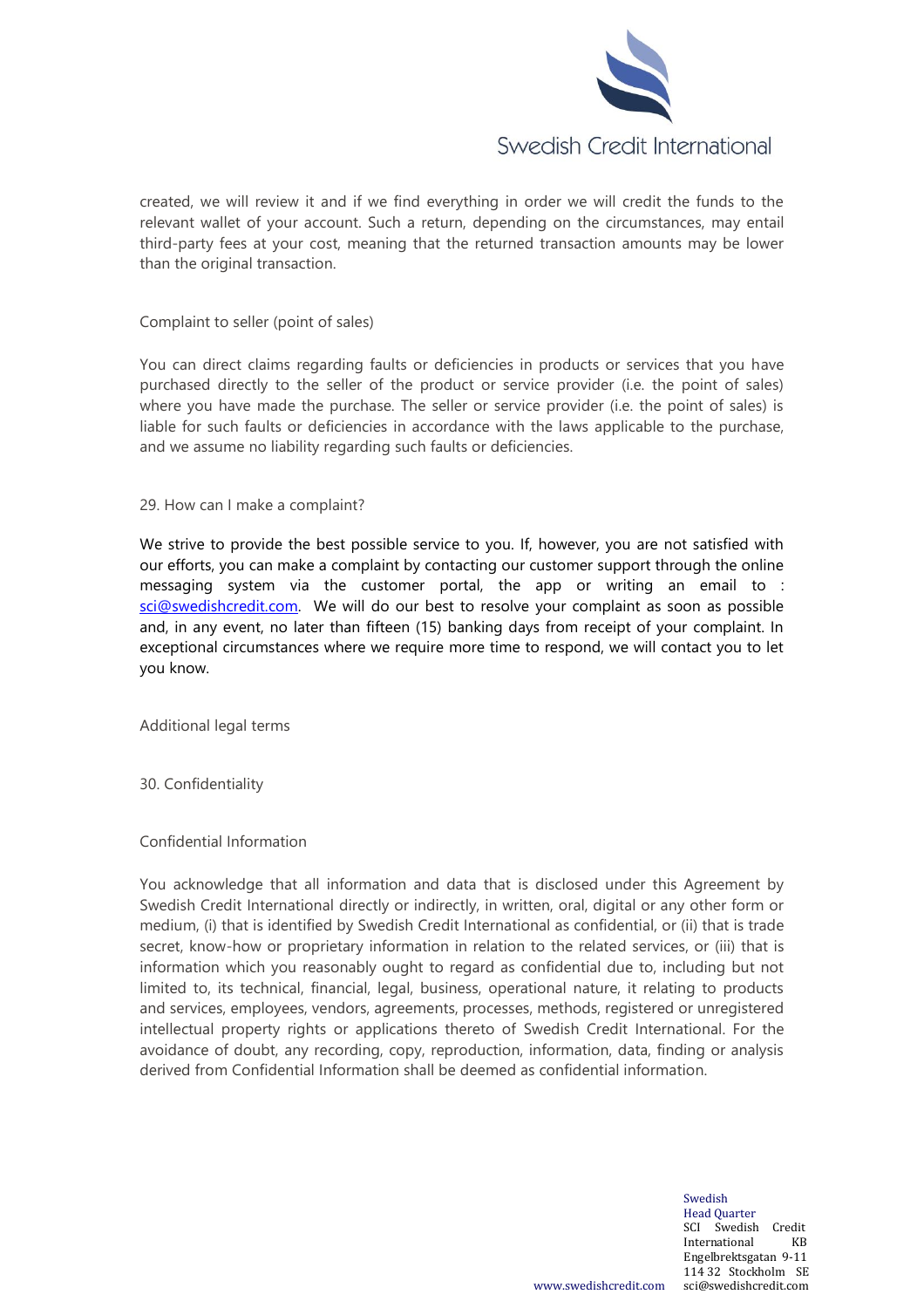

Confidential information is, and shall remain, the property of Swedish Credit International for all purposes. Nothing in or done pursuant to this agreement shall be interpreted as or operate so as to transfer or licence to you any right, title or interest in relation to any of the Confidential Information.

## Confidentiality obligations

You must not use confidential information outside of the normal use of the account, card or related services (we refer to this as "the permitted use") and you must not disclose confidential information to a third party without our prior written consent. You acknowledge that you must maintain strictly confidential all confidential information that you obtain, and you must not record, copy or otherwise reproduce the confidential information, in whole or in part, without the prior written consent of Swedish Credit International unless necessary for the permitted use. You must not use any confidential information for the purpose of undermining, damaging, frustrating or competing with Swedish Credit International's existing or future business, technology interests, or related matters. You must not reverse engineer, decompile, disassemble or interact otherwise in bad faith with any Confidential Information.

## Exceptions

The above obligations shall not apply to any confidential information which you can demonstrate:

- 1. was already lawfully in your possession and at your free disposal without any confidentiality undertaking before the disclosure to you by Swedish Credit International;
- 2. is subsequently disclosed to you by a third party that was not in breach of any obligation of confidentiality;
- 3. is or becomes generally available to the public through no act or default on your part;
- 4. was independently developed by you without use of, or reliance upon Swedish Credit International's confidential information.

You may disclose confidential information strictly limited to the extent required by applicable law in accordance with an order of a court with jurisdiction or a decision of a competent authority, provided that: (i) you, if and to the extent allowed by applicable law, notify Swedish Credit International in writing of any such intended disclosure as soon as is reasonably practicable prior to any such disclosure; (ii) such confidential information is disclosed to the minimum extent legally required; (iii) you promptly request with the court with jurisdiction or the competent authority confidentiality restrictions to be applied regarding the disclosed confidential information. Notwithstanding any disclosures pursuant to this paragraph, the disclosed confidential information shall remain subject to the confidentiality obligations of this agreement.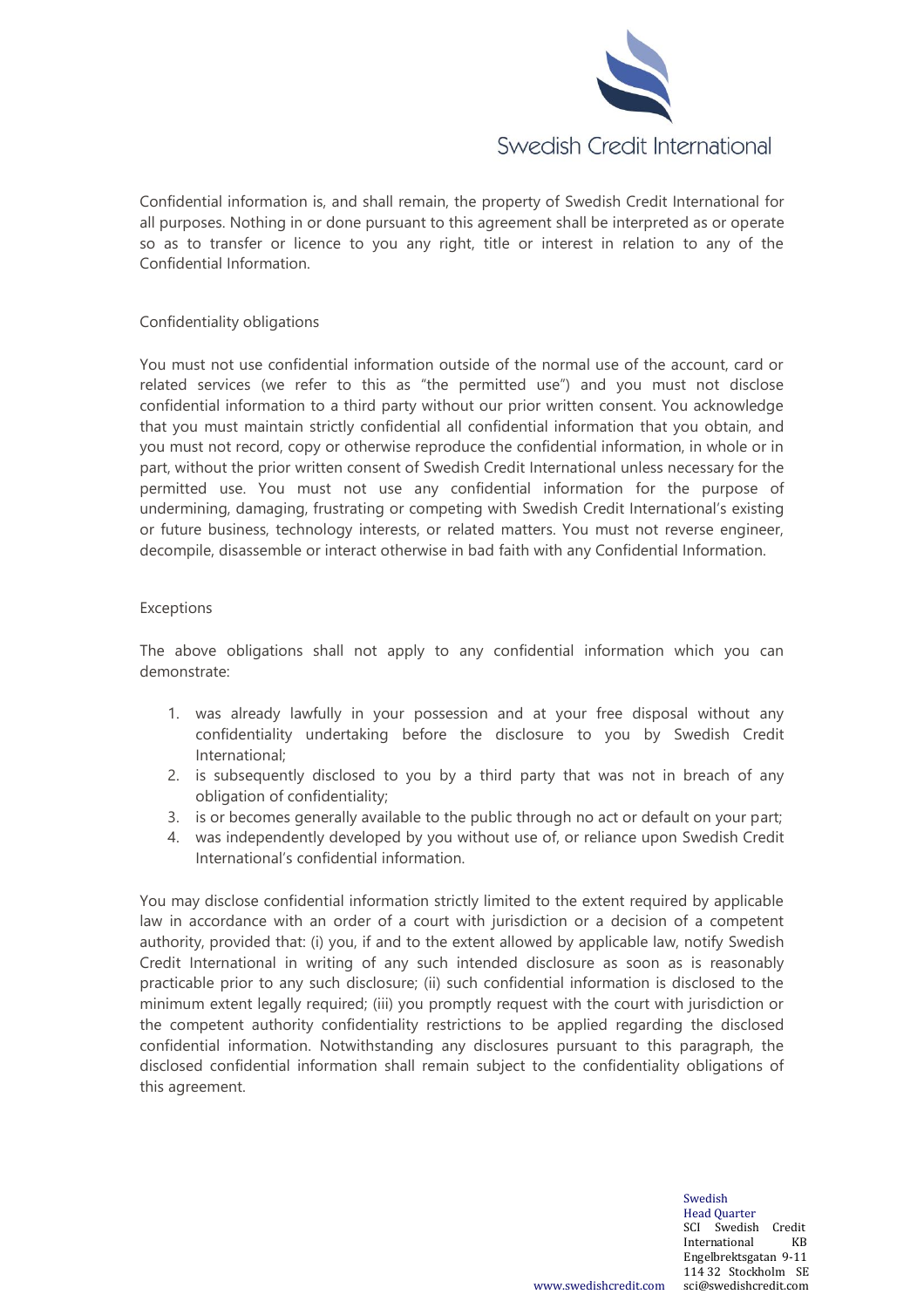

Injunctive relief

You acknowledge that if this agreement is breached in respect of confidential obligations, monetary damages would be an inadequate remedy for the injury suffered by Swedish Credit International as a result of such breach. Swedish Credit International shall, in addition to any other remedy available under applicable law or under this agreement, be entitled to an injunction to prevent such breaches or threatened breach of this agreement, and to an order compelling specific performance of this agreement.

### 31. Personal data

We will process personal data relating to you, acting in the capacity of a signatory with authorization to bind the company you are representing, and to other relevant persons as described in our [Privacy Policy](https://swedishcredit.com/privacy-policy) as a data controller (see also section 4). You are obliged to ensure that you inform your authorized users, including but not limited to employees and other staff member about our data processing by referring them to our [Privacy Policy](https://swedishcredit.com/privacy-policy) before you submit any personal data to us relating to them.

### 32. Intellectual property rights

You are hereby granted a limited, non-exclusive, non-sublicensable, non-transferable, revocable right to use the customer portal and the mobile app as related services in connection with your account and card. This limited right to use the customer portal and the mobile app pertains to the use of your authorized users (i) as applicable and permitted under your account package and pursuant to the additional choices you have made and (ii) pursuant to the [app user agreement](https://swedishcredit.com/app-user-agreement) applicable between Swedish Credit International and the individual authorized user We or our licensors own all the intellectual property rights in all our products, services and the related services, including but not limited to software, source code, content, logos, trademarks, know-how, data related to our website, customer portal, mobile application, cards etc.

The related services are not sold or assigned to you. Nothing in this agreement between you and us goes beyond your right to use the customer portal and the mobile app, meaning that you do not have any right to use Swedish Credit International's or our licensor's name, trademarks, logos or other intellectual property and nothing in this agreement shall be interpreted as granting a right to license or transferring our intellectual property rights.

You must not copy, reproduce, modify, reverse engineer, disassemble or otherwise interact in bad faith or in a manner detrimental to us with any of our intellectual property rights, products, services or related services.

You promise and warrant to us that you will respect Swedish Credit International's and third parties' intellectual property rights in accordance with this section 32.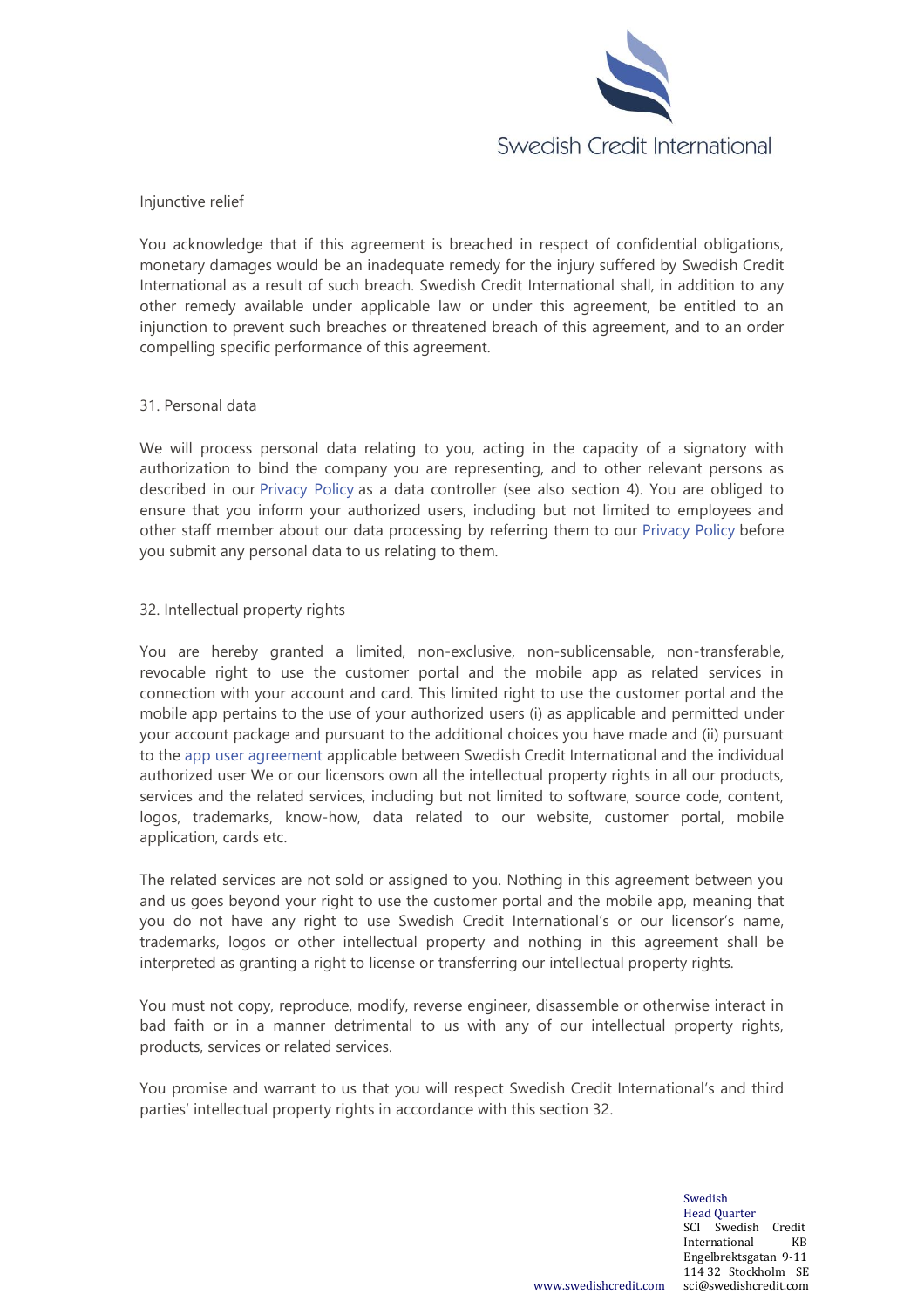

33. What is Swedish Credit International responsible for if something goes wrong with my account or card?

We will do our best to ensure that your account, card and related services work smoothly, but all these services are provided "as is" and we cannot guarantee that they will be free from faults or interruptions. This is partly due to the fact that we rely on some third parties to provide services to you.

If you are not able to use your card our only responsibility will be to replace that card.

Individual or Corporate opt-outs

Even though we will do our best to help you with erroneous transactions, regardless of what is set out in these terms and conditions we have no responsibility:

- 1. for any incorrectly executed incoming or outgoing transactions;
- 2. to refund to your account in respect of any incorrectly executed incoming or outgoing transactions or in respect of any transactions not executed at all;
- 3. for tracking an incoming or outgoing transaction that is executed incorrectly or not executed at all; and
- 4. for fees or costs (including interest) occurring due to an incoming or outgoing transaction being executed incorrectly or not being executed at all.

For the avoidance of doubt, the above exceptions are so-called individual or corporate optouts with regards to the following provisions of the Swedish Payment Services Act (Lag (2010:751) om betaltjänster):

- 47 § in chapter 5,
- paragraphs 1-3 of 48 § in chapter 5,
- $\bullet$  49 § in chapter 5,
- 50-53 §§ in chapter 5, and
- first paragraph of 54 § in chapter 5.

## Exclusions of liability

In addition to the above and to the extent such limitation is permitted by law, we will not be responsible:

- 1. for any indirect, punitive or consequential damages or losses including but not limited to loss of profit, loss of data, loss of business, loss of goodwill and loss of reputation;
- 2. for any damages, losses or costs in connection with or due to our compliance with applicable laws, regulations, orders and decisions of courts or authorities or other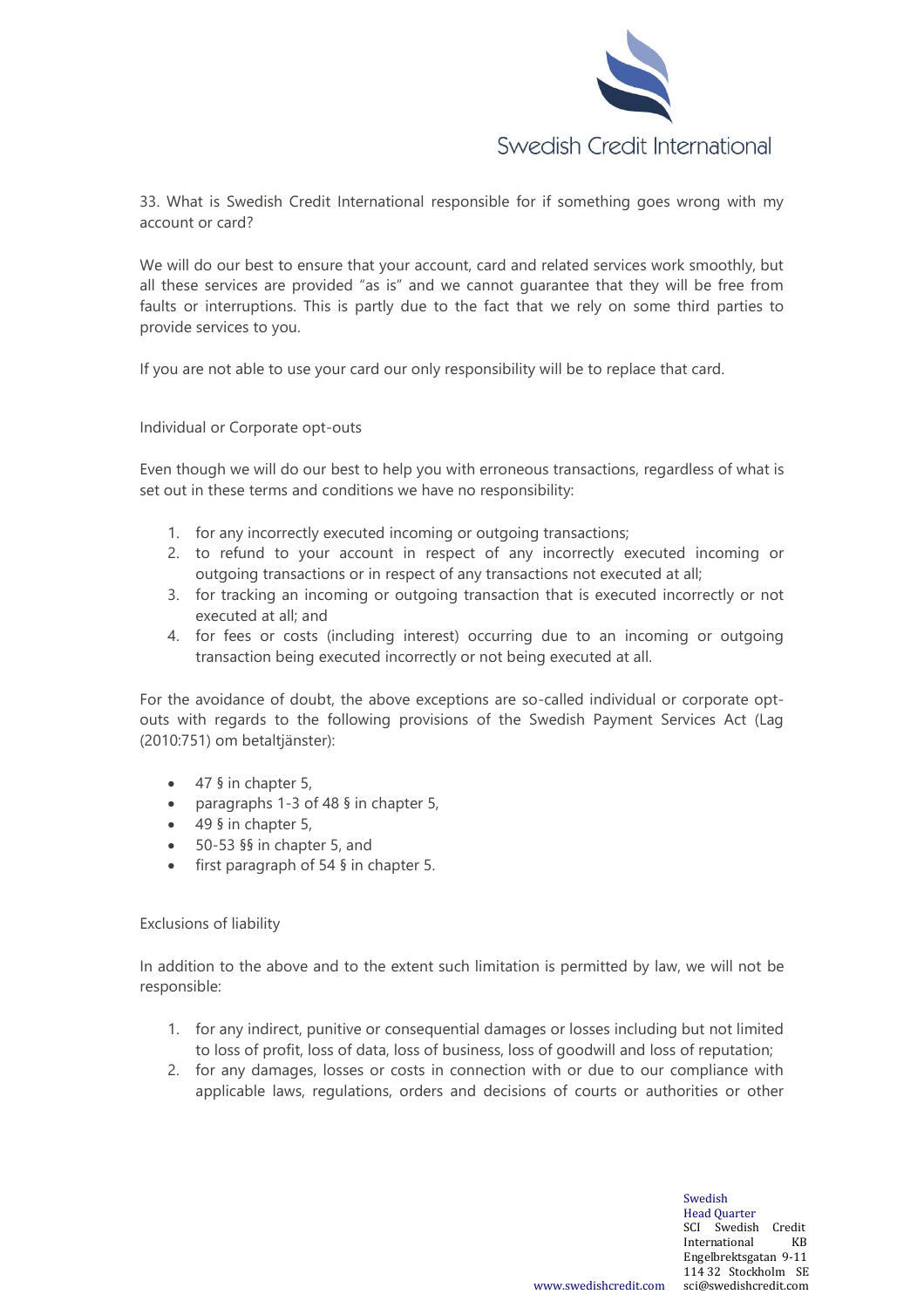

regulatory requirements of bank payment systems, card payment systems or any other payment, clearing or settlement system;

- 3. for any damages, losses or costs in connection with or due to any delays, interruptions, faults or inaccuracies relating to the account, card or related services,
- 4. for any damages, losses or costs caused by a virus, malware, phishing or other technological attacks or harmful material that may infect your IT equipment and infrastructure being used for the account, card and the related services;
- 5. for any damages, losses or costs that arise in connection or due to unauthorized payments or other transactions due to your failure to keep the account, card or related services safe in accordance with this agreement, in particular with section 24 hereof;
- 6. for any damages, losses or costs arising in connection with or due to our decision (i) not to onboard you and open an account for you (see "If we cannot onboard you" in Section 7); (ii) reject a transaction (see section 9 and section 28);
- 7. for any damages, losses or costs arising in connection with or due to (i) third-party banks' or other financial institutions' delays, errors, fees, costs or charges (see section 8 ); (ii) a returned transaction due to currency exchange results in a lower amount compared to the original transaction (see section 9); (iii) you not providing accurate and correct payment details, including but not limited to the currency (see section 9); (iv) you have not provided the necessary KYC information or only with delay, or if the KYC information you provided are not authentic, up-to-date, true or correct (see section 7 and section 10); (v) the applicable currency exchange rate being used by us when a currency conversion is executed; (vi) currency conversions relating to your card made with retailers in other countries than your home country (see "specific card transactions" in section 18); (vii) you contacting us later than the deadline provided after you noticed an error in a transaction (see section 28); (viii) a returned transaction (see section 28); (ix) your failure to keep your account, card and related services safe (see section 23); (x) unauthorized transactions between your wallets held by us; (xi) you approving a card transaction that you do not know the exact amount of (see section 18); (xii) your use of the account or the card with third-party service providers via our APIs (see section 15).
- 8. for any damages, losses or costs that may occur due to the fact that you have not informed us of any important change affecting you and your operations, including but not limited to change of directors, UBOs, authorized users, including but not limited to administrator, account users, card users etc.;
- 9. for any acts or any fees charged by third parties, such as other banks, for use of their facilities or services, or for the assessment or payment of any taxes, duties or other charges that arise from an underlying transaction;
- 10. for any fraudulent act conducted by any third party contacting you posing to be representing for example Swedish Credit International, a well-known company or an acquaintance of a natural person related to you asking you to disclose your customer details such as password, logins etc or to initiate a transaction. Swedish Credit International never requests that kind of information or action.

Our liability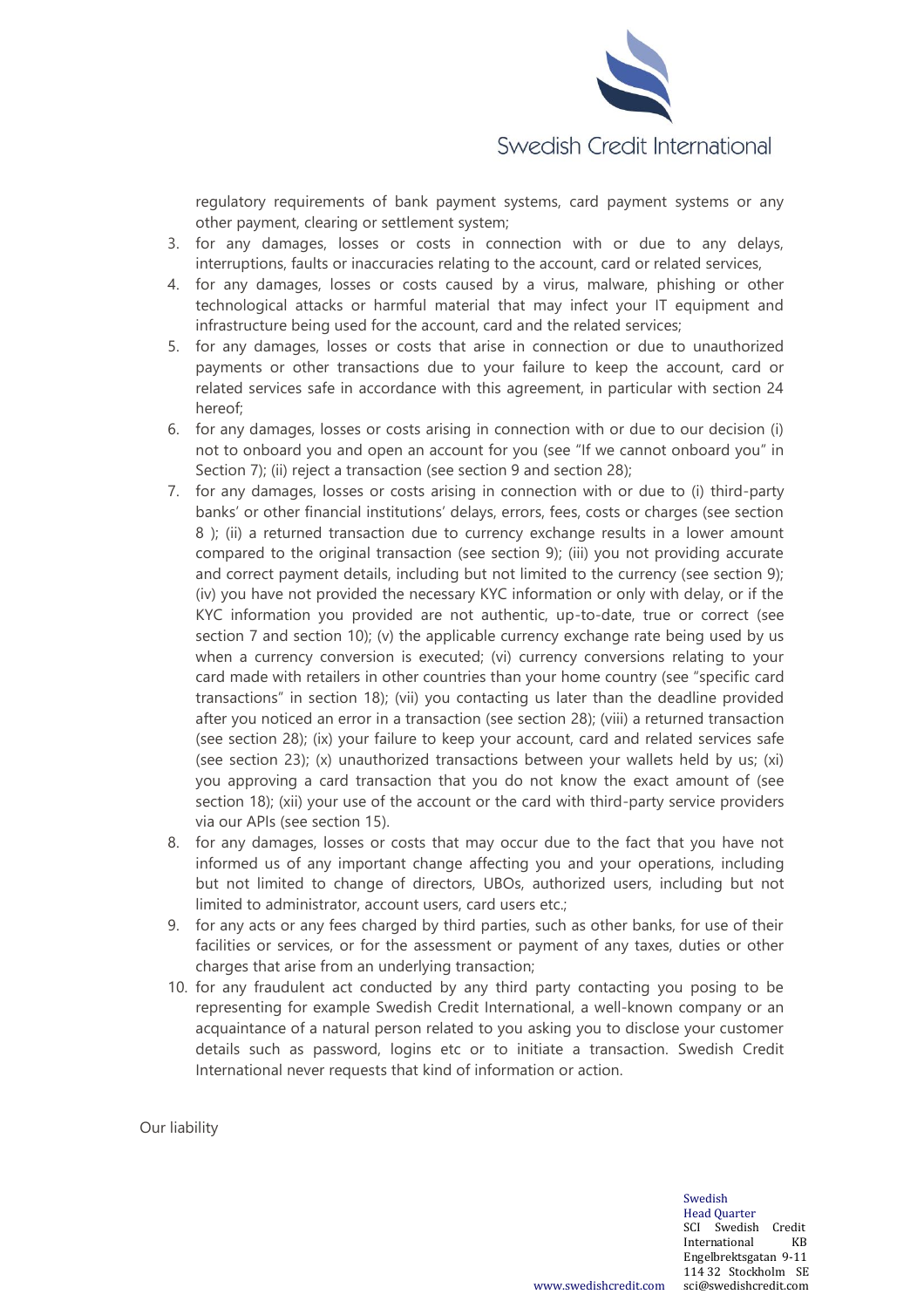

We will be responsible for damages and losses not excluded above (see "individual or corporate opt-outs" and "exclusion of liability") that do not exceed the total sum of fees payable by you to us in the calendar year in which the event giving rise to our liability has taken place, to the extent such limitation of liability is permitted by law.

34. What are my responsibilities if something goes wrong with my account, card or related services?

If you fail to comply with your obligations under this agreement, use our services improperly or if you otherwise violate any applicable law or infringe third-party rights you will be responsible for our damages, losses and other costs, including but not limited to legal fees. You hereby indemnify us against any breach of your promises and warranties given in section 6, section 7 and section 32 and hold us harmless against any damages, losses, costs, including but not limited to legal fees which may directly incur us or result from third-party claims, court orders and awards, decisions of competent authorities.

35. Which provisions of this agreement will remain in effect even if this agreement ends? (survival clause)

The following sections of this agreement between you and us will continue to have effect even after this agreement terminates or is terminated and your account is closed:

- section 4 Trust by design
- section 14 How much does the account, card and its related services cost?
- section 27 How does the account closure take place
- section 30 Confidentiality
- section 31 Personal data
- section 32 Intellectual property rights
- section 36 What are the rules regarding the validity, enforcement etc. of this agreement?

36. What are the rules regarding the validity, enforcement etc. of this agreement?

#### Force Majeure

We will not be liable for any breach or delay in the performance of our obligations under this agreement if such breach or delay is caused, directly or indirectly, by fire, flood, earthquake, elements of nature, wars (incl. cyberwar), civil or military disturbances, acts of terrorism, sabotage, strikes, riots, epidemic, pandemic or acts of God or any cause beyond the reasonable control Swedish Credit International (we will refer to such circumstances as a "force majeure event"). Should a force majeure event occur we will provide you with notice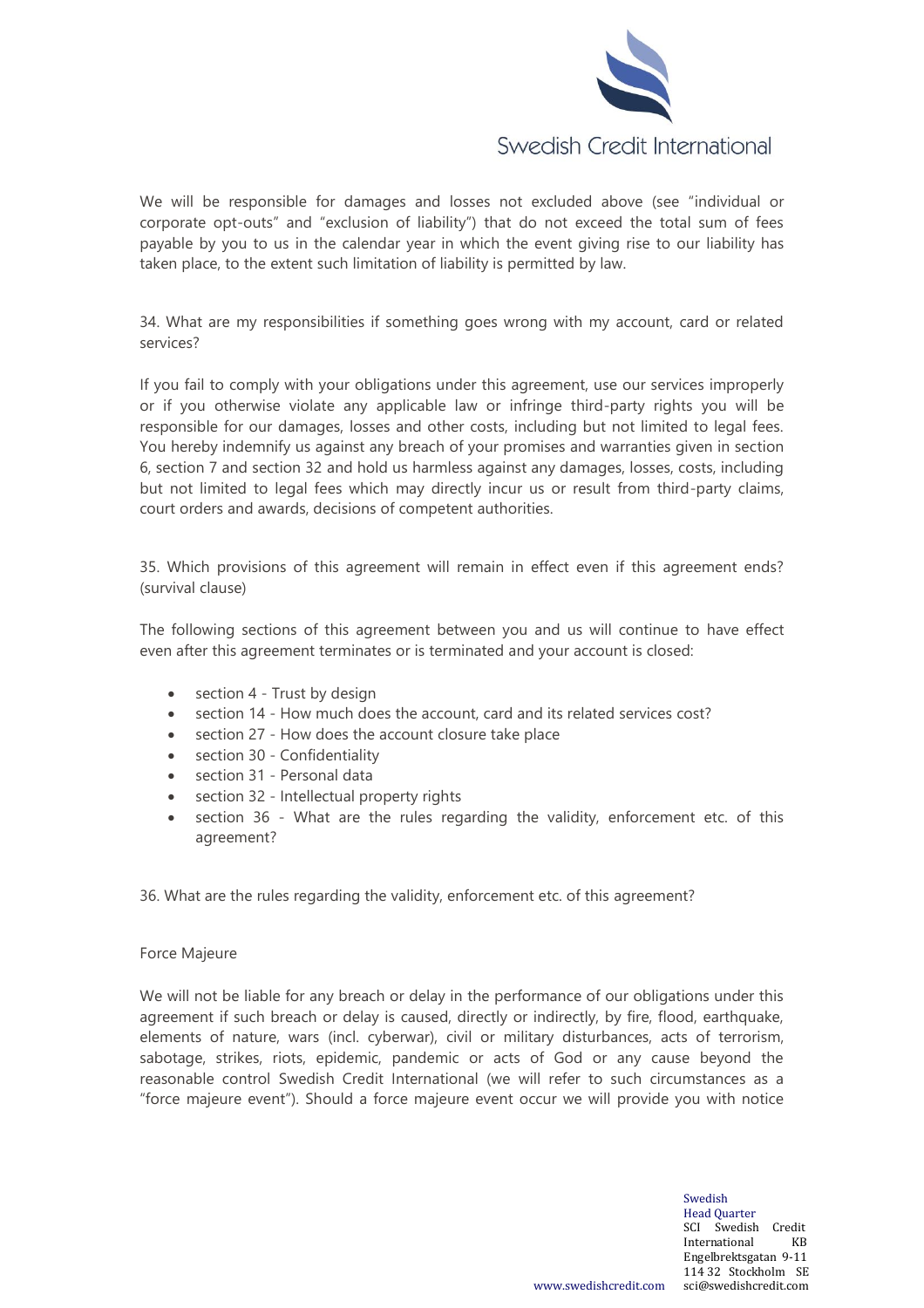

thereof and we will be excused from performance of the obligations being affected for as long as such force majeure event prevails.

#### Entire agreement

This agreement (as defined in section 1) forms the entire agreement between you and us regarding the account, card and related services and shall replace and supersede any other agreements or understandings between you and us regarding the subject matter.

#### Severability

If any of the provisions of this agreement would be deemed invalid the non-affected provisions and the rest of this agreement shall continue to be valid and in force and the affected provision shall be interpreted in a way to render it valid in line with your and our intentions and the background to this agreement.

### Assignments

You may not assign your rights and obligations under this agreement to a third party.

We may assign our rights and obligations under this agreement to an Swedish Credit International group company or in relation to a merger, acquisition or other similar event and we may assign a legal claim we may have against you to a third party. If we would otherwise assign this agreement to a third party not mentioned in the foregoing, such an event will be handled as a change of this agreement (see section 5).

### No waiver

If we do not enforce a claim against you under this agreement or if we otherwise do not take action or only with delay that does not mean that we waive or withdraw our right to do so in due course (no waiver).

## Applicable law and dispute resolution

This agreement shall be governed by Swedish law excluding its conflict of laws rules.

Any dispute, controversy or claim arising out of or in connection with this agreement, or the breach, termination or invalidity thereof, shall be finally settled by arbitration administered by the Arbitration Institute of the Stockholm Chamber of Commerce (the "SCC").